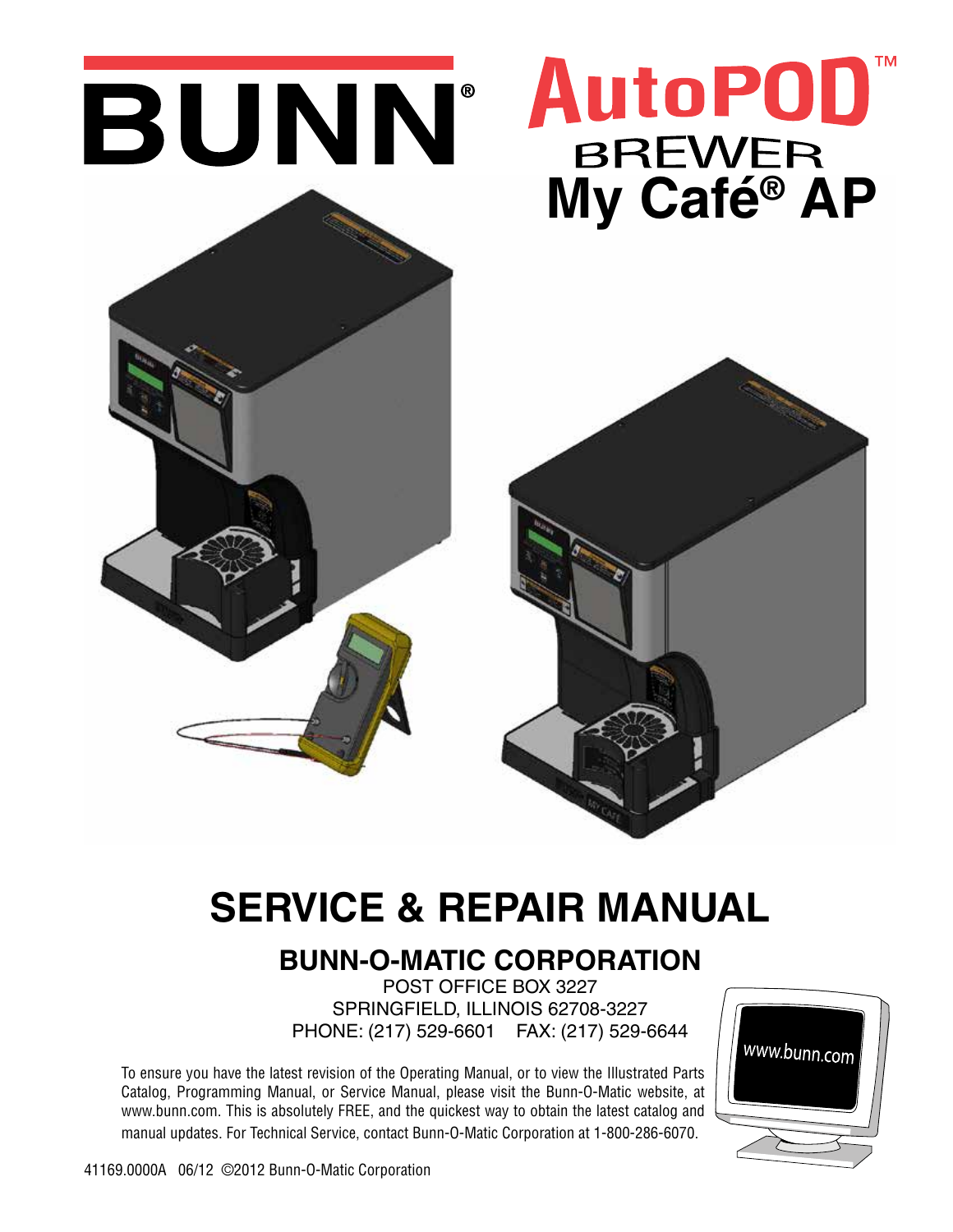# **BUNN-O-MATIC COMMERCIAL PRODUCT WARRANTY**

Bunn-O-Matic Corp. ("BUNN") warrants equipment manufactured by it as follows:

1) Airpots, thermal carafes, decanters, GPR servers, iced tea/coffee dispensers, MCP/MCA pod brewers thermal servers and Thermofresh servers (mechanical and digital)- 1 year parts and 1 year labor.

- 2) All other equipment 2 years parts and 1 year labor plus added warranties as specified below:
	- a) Electronic circuit and/or control boards parts and labor for 3 years.
	- b) Compressors on refrigeration equipment 5 years parts and 1 year labor.
	- c) Grinding burrs on coffee grinding equipment to grind coffee to meet original factory screen sieve analysis parts and labor for 4 years or 40,000 pounds of coffee, whichever comes first.

These warranty periods run from the date of installation BUNN warrants that the equipment manufactured by it will be commercially free of defects in material and workmanship existing at the time of manufacture and appearing within the applicable warranty period. This warranty does not apply to any equipment, component or part that was not manufactured by BUNN or that, in BUNN's judgment, has been affected by misuse, neglect, alteration, improper installation or operation, improper maintenance or repair, non periodic cleaning and descaling, equipment failures related to poor water quality, damage or casualty. In addition, the warranty does not apply to replacement of items subject to normal use including but not limited to user replaceable parts such as seals and gaskets. This warranty is conditioned on the Buyer 1) giving BUNN prompt notice of any claim to be made under this warranty by telephone at (217) 529-6601 or by writing to Post Office Box 3227, Springfield, Illinois 62708-3227; 2) if requested by BUNN, shipping the defective equipment prepaid to an authorized BUNN service location; and 3) receiving prior authorization from BUNN that the defective equipment is under warranty.

#### **THE FOREGOING WARRANTY IS EXCLUSIVE AND IS IN LIEU OF ANY OTHER WARRANTY, WRITTEN OR ORAL, EX-PRESS OR IMPLIED, INCLUDING, BUT NOT LIMITED TO, ANY IMPLIED WARRANTY OF EITHER MERCHANTABILITY OR FITNESS FOR A PARTICULAR PURPOSE.** The agents, dealers or employees of BUNN are not authorized to make modifications to this warranty or to make additional warranties that are binding on BUNN. Accordingly, statements by such individuals, whether oral or written, do not constitute warranties and should not be relied upon.

If BUNN determines in its sole discretion that the equipment does not conform to the warranty, BUNN, at its exclusive option while the equipment is under warranty, shall either 1) provide at no charge replacement parts and/or labor (during the applicable parts and labor warranty periods specified above) to repair the defective components, provided that this repair is done by a BUNN Authorized Service Representative; or 2) shall replace the equipment or refund the purchase price for the equipment.

#### **THE BUYER'S REMEDY AGAINST BUNN FOR THE BREACH OF ANY OBLIGATION ARISING OUT OF THE SALE OF THIS EQUIPMENT, WHETHER DERIVED FROM WARRANTY OR OTHERWISE, SHALL BE LIMITED, AT BUNN'S SOLE OPTION AS SPECIFIED HEREIN, TO REPAIR, REPLACEMENT OR REFUND.**

In no event shall BUNN be liable for any other damage or loss, including, but not limited to, lost profits, lost sales, loss of use of equipment, claims of Buyer's customers, cost of capital, cost of down time, cost of substitute equipment, facilities or services, or any other special, incidental or consequential damages.

392, AutoPOD, AXIOM, BrewLOGIC, BrewMETER, Brew Better Not Bitter, BrewWISE, BrewWIZARD, BUNN Espress, BUNN Family Gourmet, BUNN Gourmet, BUNN Pour-O-Matic, BUNN, BUNN with the stylized red line, BUNNlink, Bunn-OMatic, Bunn-O-Matic, BUNNserve, BUNNSERVE with the stylized wrench design, Cool Froth, DBC, Dr. Brew stylized Dr. design, Dual, Easy Pour, EasyClear, EasyGard, FlavorGard, Gourmet Ice, Gourmet Juice, High Intensity, iMIX, Infusion Series, Intellisteam, My Café, Phase Brew, PowerLogic, Quality Beverage Equipment Worldwide, Respect Earth, Respect Earth with the stylized leaf and coffee cherry design, Safety-Fresh, savemycoffee.com, Scale-Pro, Silver Series, Single, Smart Funnel, Smart Hopper, SmartWAVE, Soft Heat, SplashGard, The Mark of Quality in Beverage Equipment Worldwide, ThermoFresh, Titan, trifecta, Velocity Brew, A Partner You Can Count On, Air Brew, Air Infusion, Beverage Bar Creator, Beverage Profit Calculator, Brew better, not bitter., BUNNSource, Coffee At Its Best, Cyclonic Heating System, Daypart, Digital Brewer Control, Nothing Brews Like a BUNN, Pouring Profits, Signature Series, Tea At Its Best, The Horizontal Red Line, Ultra are either trademarks or registered trademarks of Bunn-O-Matic Corporation.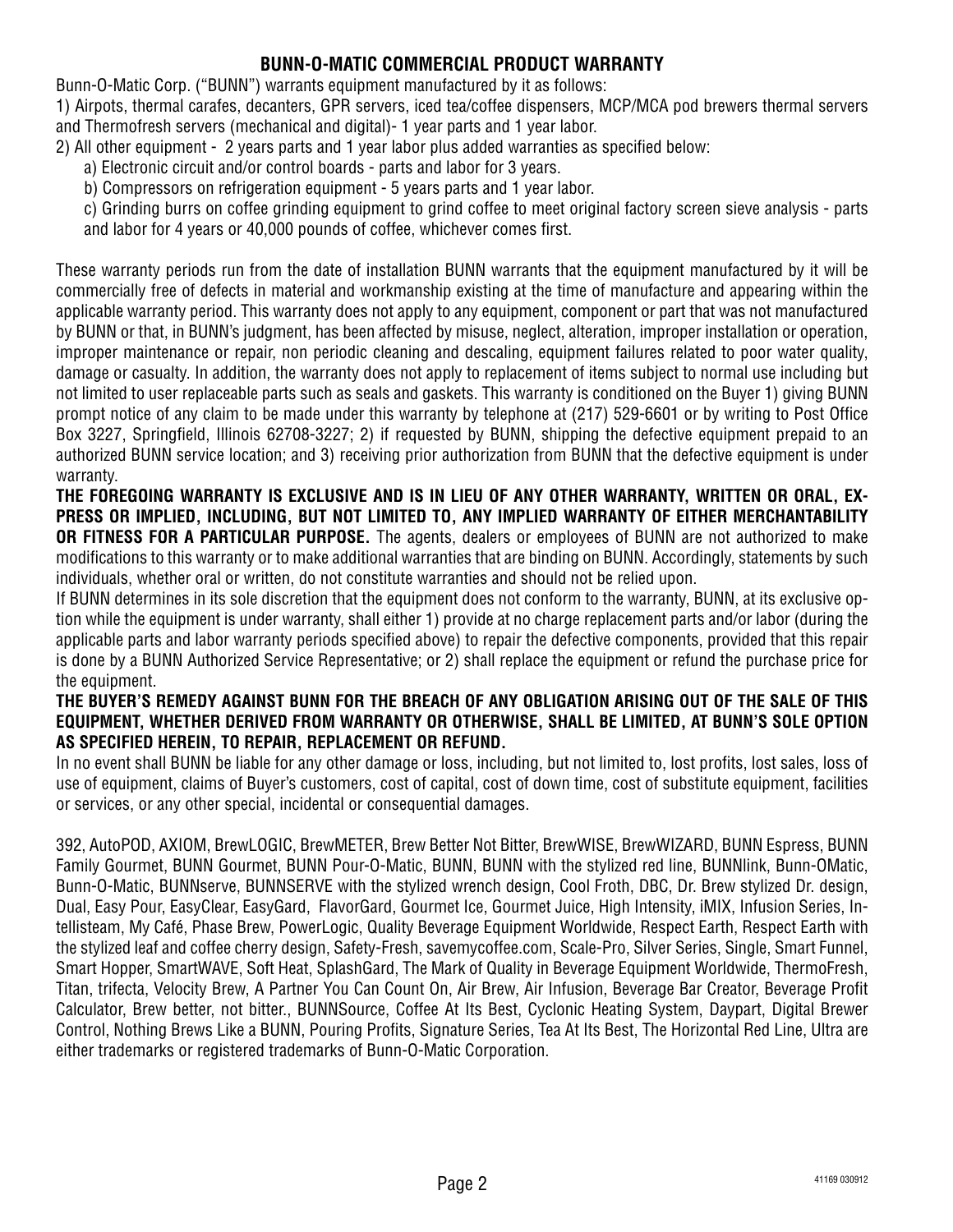# **CONTENTS**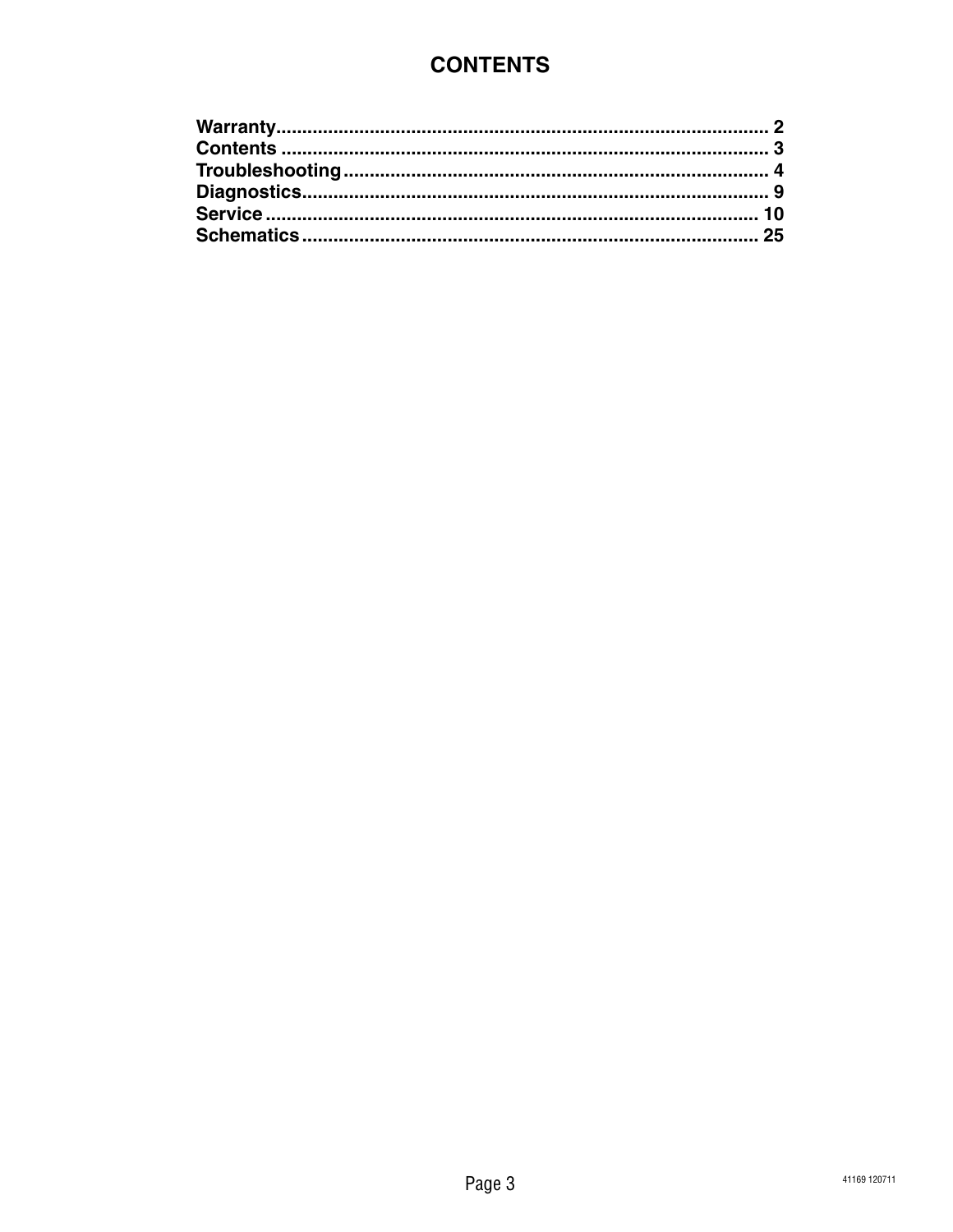# **TROUBLESHOOTING**

A troubleshooting guide is provided to suggest probable causes and remedies for the most likely problems encountered. If the problem remains after exhausting the troubleshooting steps, contact the Bunn-O-Matic Technical Service Department.

- Inspection, testing, and repair of electrical equipment should be performed only by qualified service personnel.
- All electronic components have ac line voltage and some have low voltage dc potential on their terminals. Shorting of terminals or the application of external voltages may result in board failure.
- Intermittent operation of electronic circuit boards is unlikely. Board failure will normally be permanent. If an intermittent condition is encountered, the cause will likely be a switch contact or a loose connection at a terminal or crimp.
- Solenoid removal requires interrupting the water supply to the valve. Damage may result if solenoids are energized for more than ten minutes without a supply of water.
- The use of two wrenches is recommended whenever plumbing fittings are tightened or loosened. This will help to avoid twists and kinks in the tubing.
- Make certain that all plumbing connections are sealed and electrical connections tight and isolated.
- This brewer is heated at all times. Keep away from combustibles.

# **WARNING • Exercise extreme caution when servicing electrical equipment.**

 **• Unplug the brewer when servicing, except when electrical tests are speci-**

**fied.**

- **• Follow recommended service procedures.**
- **• Replace all protective shields or safety notices.**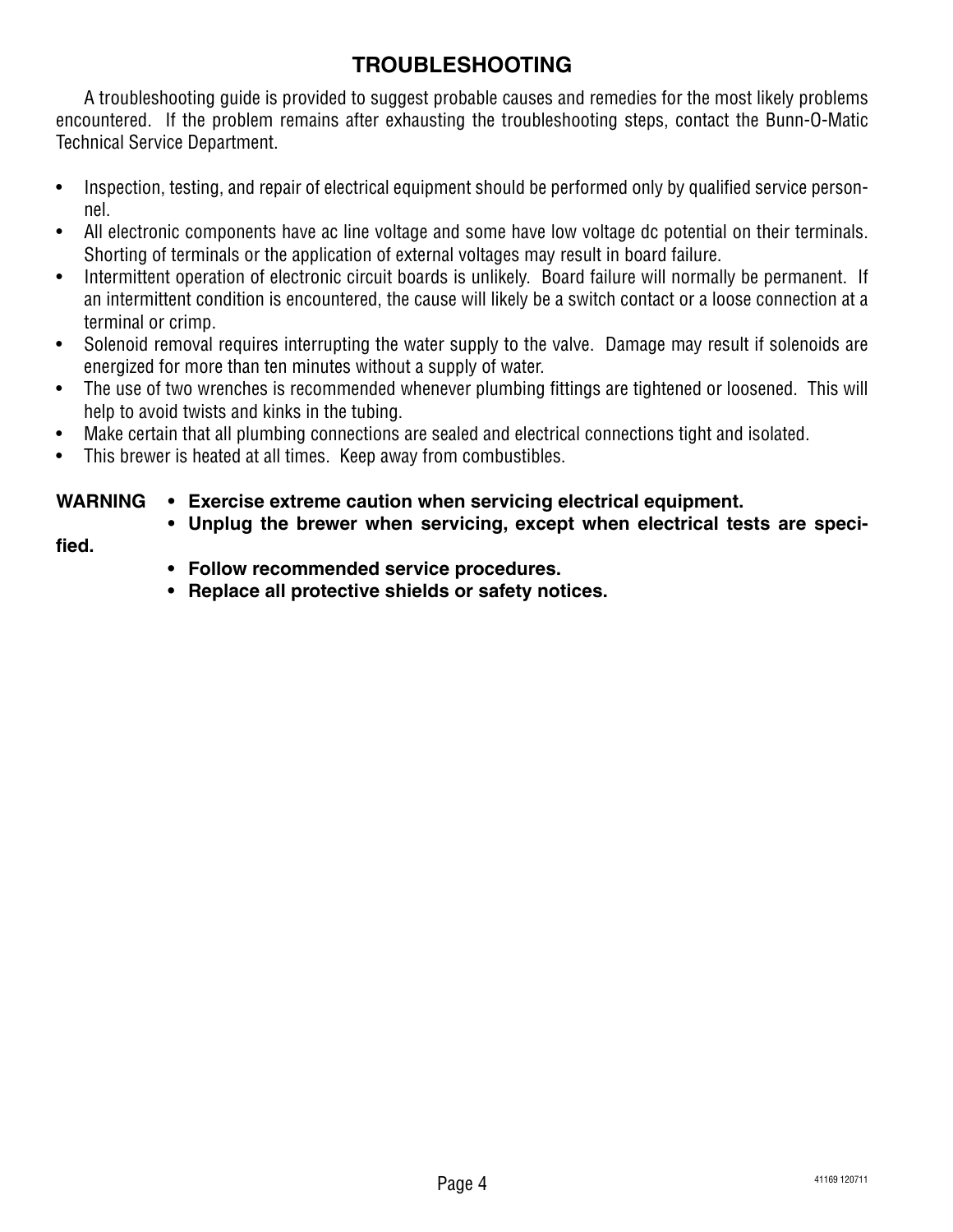# **TROUBLESHOOTING (cont.)**

# **REFILL CIRCUIT**

| <b>PROBLEM</b>                          | <b>PROBABLE CAUSE</b>            | <b>REMEDY</b>                                                                     |
|-----------------------------------------|----------------------------------|-----------------------------------------------------------------------------------|
| "FILL TIME TOO LONG"                    | 1. Water shut off                | Make sure water is ON.                                                            |
|                                         | 2. Debris blocking inlet.        | Clean out debris.                                                                 |
|                                         | 3. Water pressure below 20psi.   | Contact plumber.                                                                  |
|                                         | 4. No voltage to solenoid valve. | Check wiring/CBA.                                                                 |
|                                         | 5. Solenoid valve defective.     | Replace solenoid valve.                                                           |
| Refill does not shut off<br>Power "ON"  | 1. Lime build up on probe.       | Remove Level Probe and check<br>for lime deposits on tip. Clean and<br>reinstall. |
|                                         | 2. Water Level Sensing System    | Check wiring for open connection.                                                 |
| Refill does not shut off<br>Power "OFF" | 1. Refill valve stuck open.      | Clean or replace valve as needed.                                                 |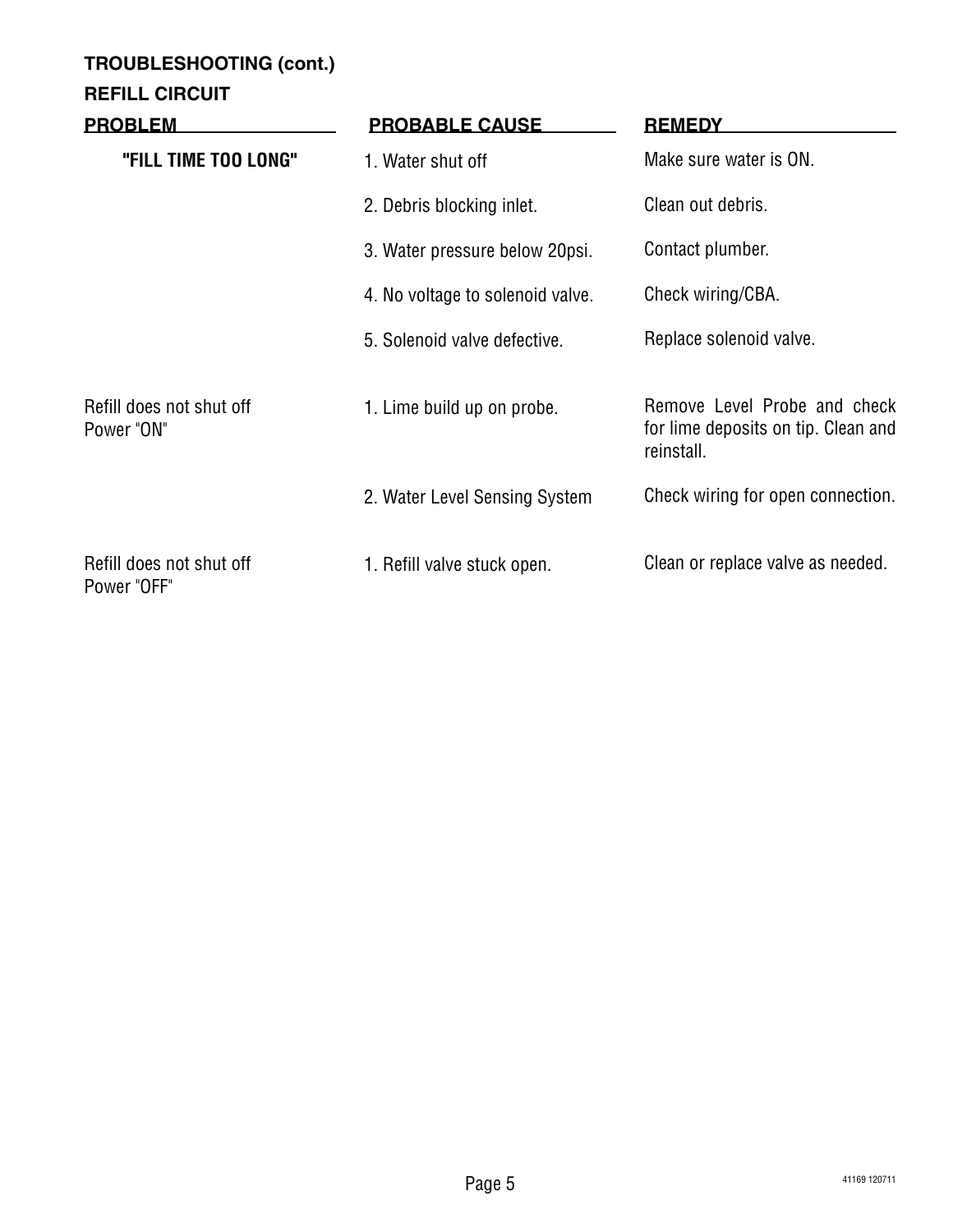# **HEATING CIRCUIT TROUBLESHOOTING (cont.)**

| <b>PROBLEM</b>                            | <b>PROBABLE CAUSE</b>                                         | <b>REMEDY</b>                                                                             |
|-------------------------------------------|---------------------------------------------------------------|-------------------------------------------------------------------------------------------|
| "BREW TEMP SENSOR<br><b>OUT OF RANGE"</b> | 1. CBA senses open or short circuit.                          | Check wiring.                                                                             |
| "BREW TANK<br><b>HEATING TOO LONG"</b>    | 1. Limit Thermostat or TCO open.                              | Replace.                                                                                  |
|                                           | 2. Tank heater defective.                                     | Replace heater.                                                                           |
|                                           | 3. No voltage to tank heater.                                 | Check wiring. Replace CBA.                                                                |
| Spitting or excessive steaming            | 1. Lime build up on temperature<br>probe, tank or tank heater | Check/replace                                                                             |
|                                           | 2. Temperature Probe                                          | Check/replace                                                                             |
|                                           | 3. Control Board                                              | Check/replace                                                                             |
| Brewer is making unusual noises           | 1. Plumbing lines                                             | Plumbing lines should not rest on<br>the counter top.                                     |
|                                           | 2. Water supply                                               | The brewer must be connected to<br>a cold water supply.                                   |
|                                           | 3. Lime build up                                              | Remove the tank lid and clean in-<br>side of tank with a deliming agent,<br>if necessary. |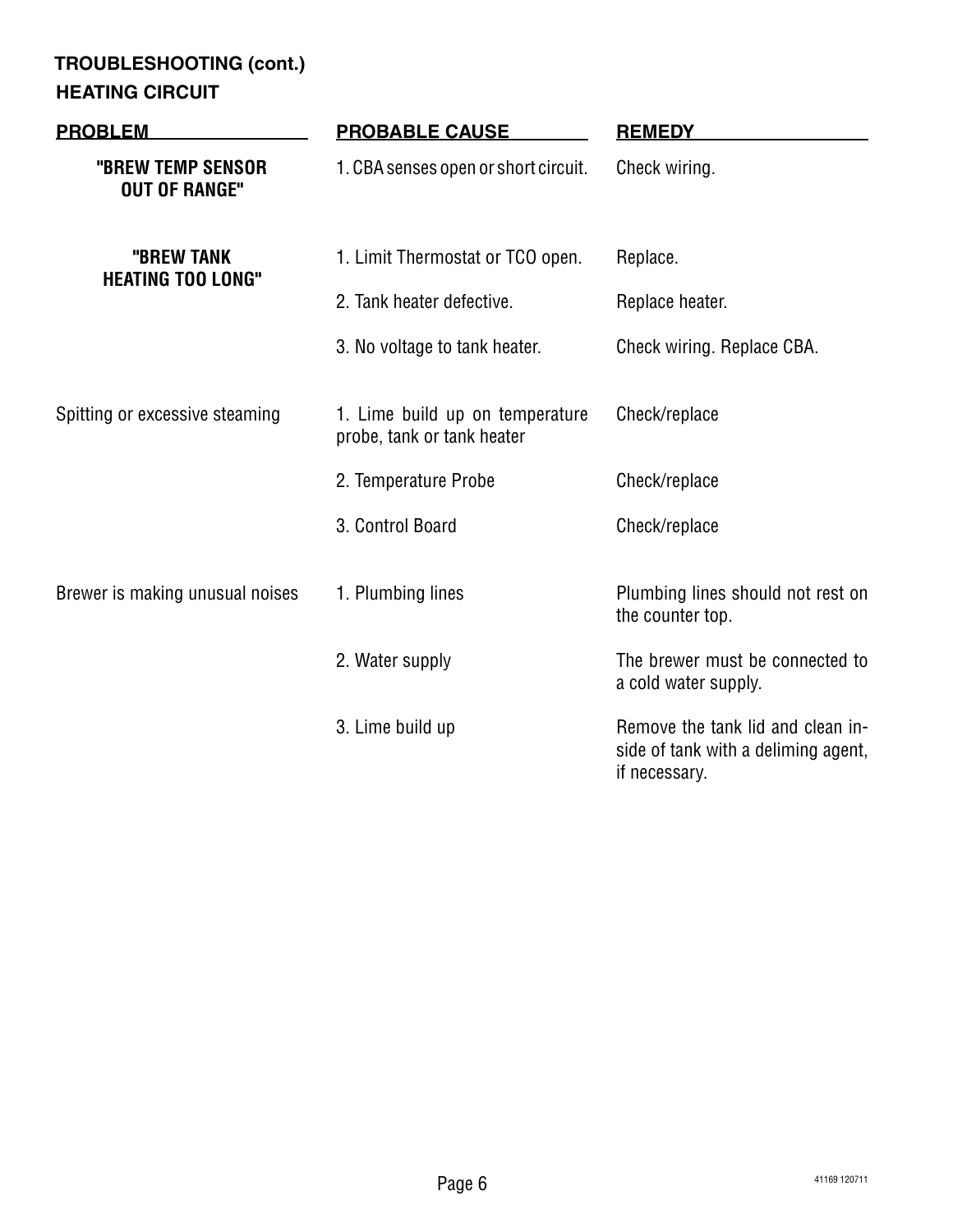# **TROUBLESHOOTING (cont.) BREWING CIRCUIT**

| <b>PROBLEM</b>                                                                          | <b>PROBABLE CAUSE</b>                                 | <b>REMEDY</b>                                                                             |
|-----------------------------------------------------------------------------------------|-------------------------------------------------------|-------------------------------------------------------------------------------------------|
| Brew cycle will not start                                                               | 1. Displays error message                             | Brewer has shut down due to mal-<br>function.                                             |
|                                                                                         | 2. No power or incorrect voltage to<br>the brewer.    | Check for correct voltage at the<br>outlet.                                               |
|                                                                                         | 3. Low water temperature<br>(Brew lockout is enabled) | Allow brewer to heat until ready, or<br>disable the brew lockout feature.                 |
|                                                                                         | 4. Membrane Switch                                    | Check/replace.                                                                            |
| Consistently low beverage level in<br>the dispenser or beverage overflows<br>dispenser. | 1. Brew volume                                        | Adjust Brew volume. NOTE: Volume<br>adjustments must be made with<br>sprayhead installed. |
| Brew volume incorrect or incon-<br>sistent.                                             | 1. Brew volume                                        | Adjust Brew volume. NOTE: Volume<br>adjustments must be made with<br>sprayhead installed. |
|                                                                                         | 2. Brew volume not calibrated.                        | Perform calibration procedure.                                                            |
|                                                                                         | 3. Flow meter.                                        | Check/replace.                                                                            |
|                                                                                         | 4. "AIR TIME" set too low.                            | Adjust.                                                                                   |
| "NO FLOW COUNTS                                                                         | 1. Water shut off.                                    | Make sure water is ON.                                                                    |
| <b>DURING BREW"</b><br>No pulses from flow meter.                                       | 2. Flow meter/inlet blocked/limed up.                 | Check/replace.                                                                            |
|                                                                                         | 3. Flow meter defective.                              | Check/replace.                                                                            |
|                                                                                         | 4. No voltage to solenoid valve.                      | Check wiring/CBA.                                                                         |
|                                                                                         | 5. Solenoid valve defective.                          | Replace solenoid valve.                                                                   |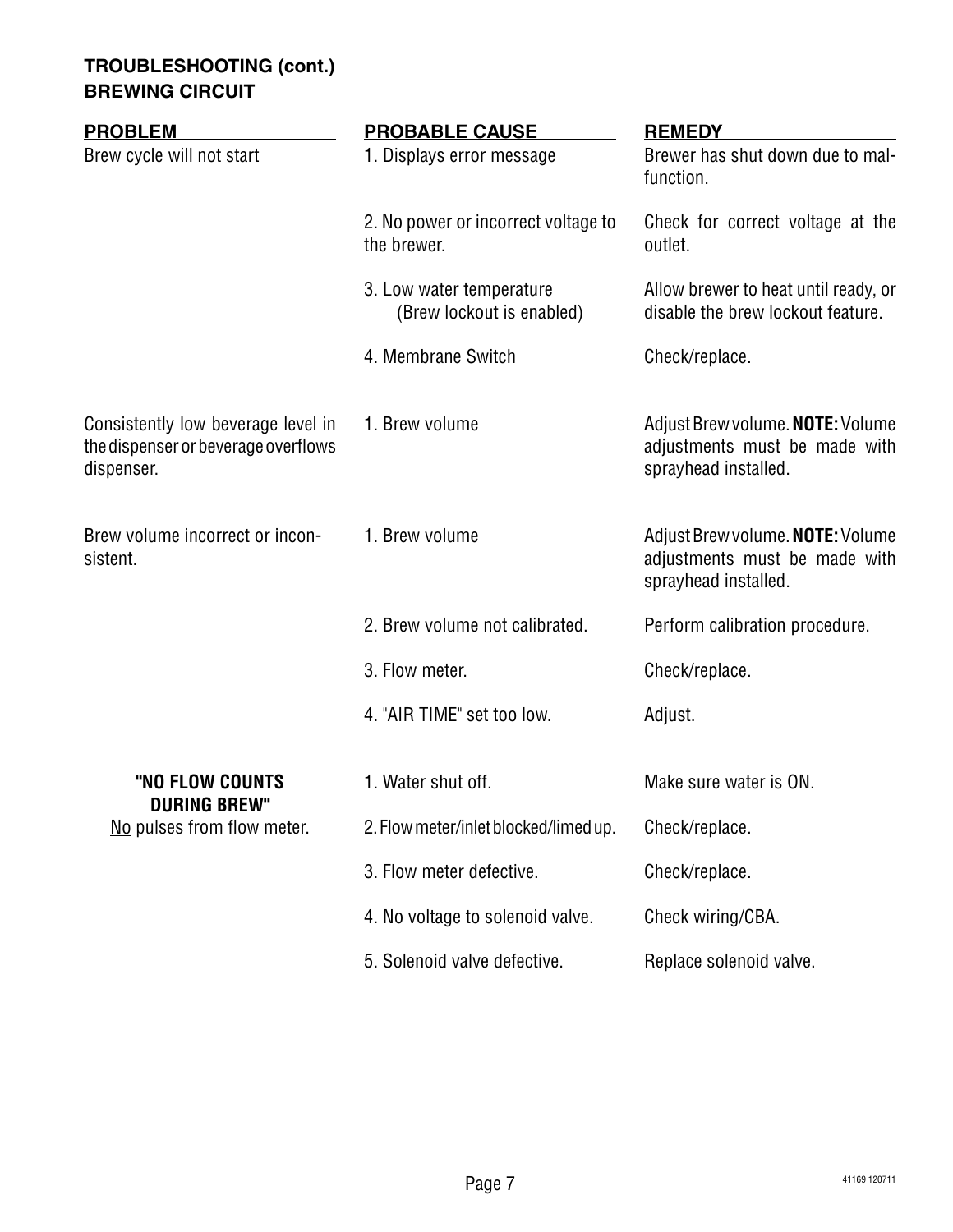# **TROUBLESHOOTING (cont.) BREWING CIRCUIT (cont.)**

| <b>PROBLEM</b><br>"WATER PUMP FAULT<br><b>CHECK WATER PUMP"</b>            | <b>PROBABLE CAUSE</b><br>1. Sprayhead blockage.             | <b>REMEDY</b><br>Check/replace.                          |
|----------------------------------------------------------------------------|-------------------------------------------------------------|----------------------------------------------------------|
| Water does not drop below level probe<br>for 90 seconds during brew cycle. | 2. Tubing between tank and spray-<br>head blocked/limed up. | Check/replace.                                           |
|                                                                            | 3. Pump/seal leaking.                                       | Check/replace.                                           |
|                                                                            | 4. No voltage to pump.                                      | Check wiring/CBA.                                        |
|                                                                            | 5. Pump defective.                                          | Replace pump.                                            |
| Weak beverage                                                              | 1. Sprayhead                                                | A clean sprayhead must be used for<br>proper extraction. |
|                                                                            | 2. Water temperature                                        | Allow tank to re-heat.                                   |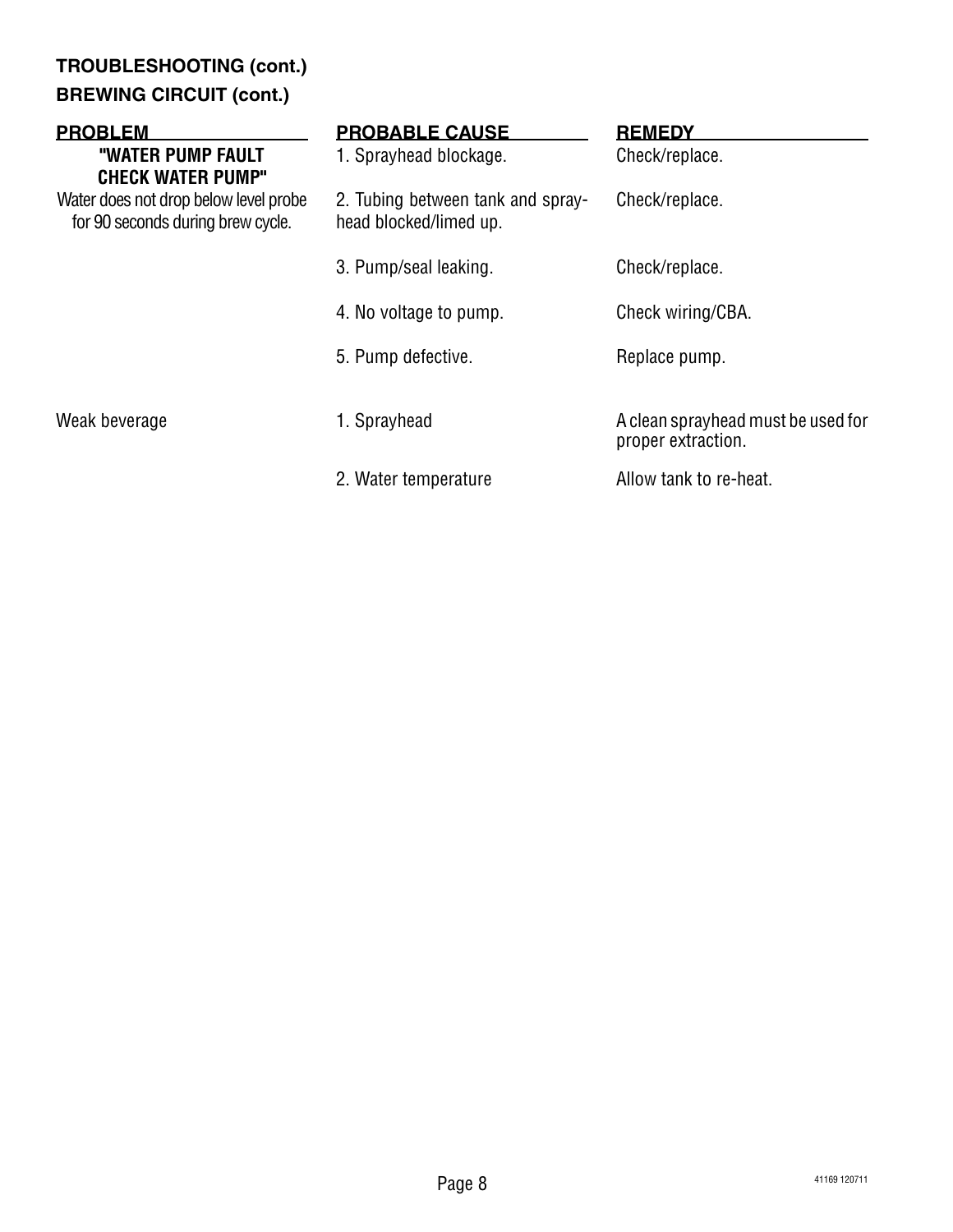# **TROUBLESHOOTING (cont.)**

# **MISCELLANEOUS**

| <b>PROBLEM</b>                                                                                                   | <b>PROBABLE CAUSE</b>                         | <b>REMEDY</b>                                  |
|------------------------------------------------------------------------------------------------------------------|-----------------------------------------------|------------------------------------------------|
| "INDEX MOTOR FAULT"<br>CBA has sensed that motor as-<br>sembly has not rotated timing<br>disk within 15 seconds. | 1. Pod(s) binding pod holder as-<br>sembly.   | Remove blockage.                               |
|                                                                                                                  | 2. Debris on sensor blocking optical<br>path. | Clean.                                         |
|                                                                                                                  | 3. Timing disk coupler loose/slipping.        | Tighten. Refer to alignment procedure.         |
|                                                                                                                  | 4. No voltage to motor.                       | Check wiring/CBA.                              |
|                                                                                                                  | 5. Motor defective.                           | Check/replace.                                 |
|                                                                                                                  | 6. Sensor defective.                          | Check/replace.                                 |
| "REPLACE SEAL SOON/NOW!!!"<br>Counter set for 25000 brews.<br>Early models were set at 5000.                     | 1. "PM"                                       | Replace sprayhead seal and reset<br>counter.   |
| "PATH CLEAR?<br><b>ANY SWITCH TO CONTINUE"</b><br><b>Formerly "OBSTRUCTION"</b>                                  | 1. Pods causing obstruction.                  | Clear obstruction. Empty pod bin<br>if needed. |
| Triggered when load on motor ex-<br>ceeds .1 amp.                                                                | 2. Loose Sprayhead/seal                       | Check/replace.                                 |
| Tripping GFCI breaker.                                                                                           | Tank heater defective.                        | Check/replace.                                 |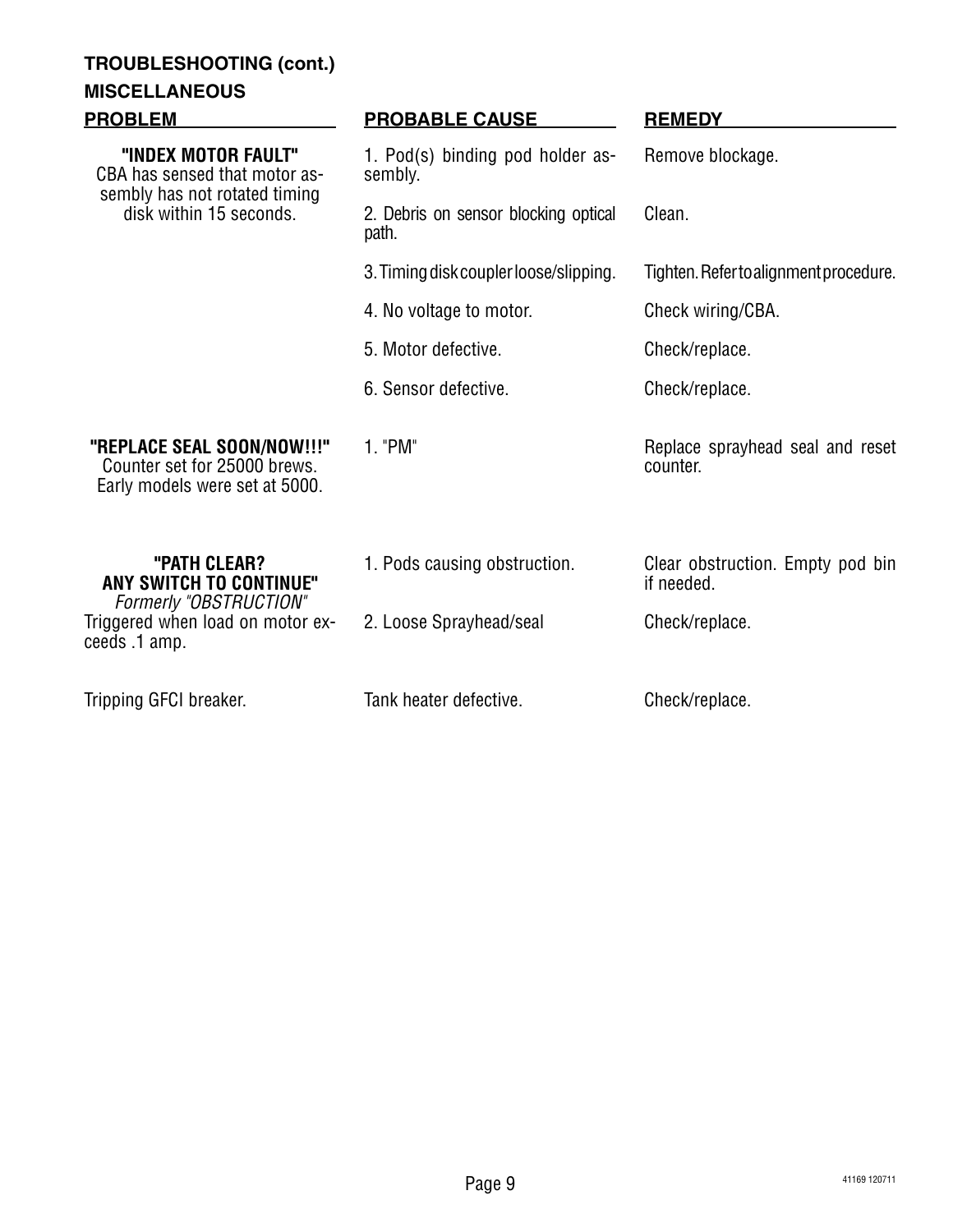# **COMPONENT ACCESS**

This section provides procedures for testing and replacing various major components used in this brewer should service become necessary. Refer to Troubleshooting for assistance in determining the cause of any problem.

WARNING - Inspection, testing, and repair of electrical equipment should be performed only by qualified service personnel. The brewer should be unplugged when servicing, except when electrical tests are required and the test procedure specifically states to plug in the brewer.

**WARNING -** Disconnect the brewer from the power source before the removal of any panel or the replacement of any component.

All components are accessible by the removal of the top cover or back cover.

**Refer to wiring diagrams at the back of this manual when reconnecting wires.**



**FIG. 10-1 COMPONENT ACCESS**

#### **Contents**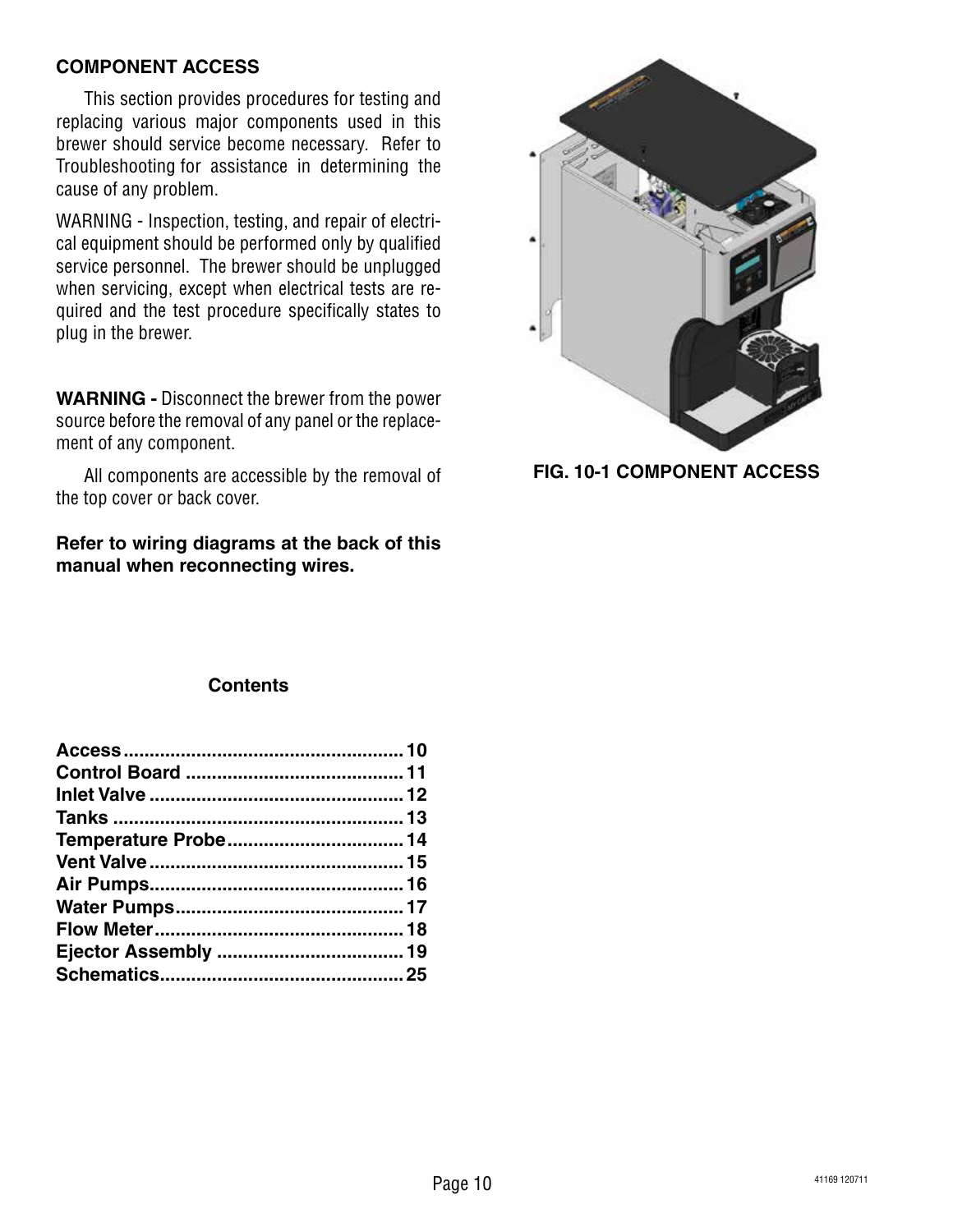# **CONTROL BOARD**



**FIG. 11-1 CONTROL BOARD - AutoPod**

# **Location:**

The Control Board is located inside the back cover.

# **Test Procedures:**

The test procedures for the control board will vary depending upon the problem. Refer to the Troubleshooting section which is divided into three sections, Refill Circuit, Heating Circuit, and Brewing Circuit.

# **Check for Power to board:**

1. Place one meter lead at L1 terminal and the other lead at L2 terminal.

2. With the power connected to brewer, the voltage reading to the board should be the line voltage rated for that model.

**Ifnovoltageispresent,checkwiringtotheboard. Ifvoltageispresent,andbrewerdoesnotpower on,replace board.**

# **Removal and Replacement:**

- 1. Disconnect brewer from power source.
- 2. Disconnect the cord from L1 & L2 on the control board.
- 3. Disconnect the connectors from the control board.

4. Remove the 6 screws securing the control board to the mounting bracket.

- 5. Install new board with screws removed in  $# 4$ .
- 6. Re-install wires & connectors.



**FIG. 11-2 CONTROL BOARD - MyCafé AP**



- TR 1 Heater Output (Line Voltage)
- RED Solenoid (Line Voltage)
- BRN Solenoid (Line Voltage)
- YEL Rectified Line Voltage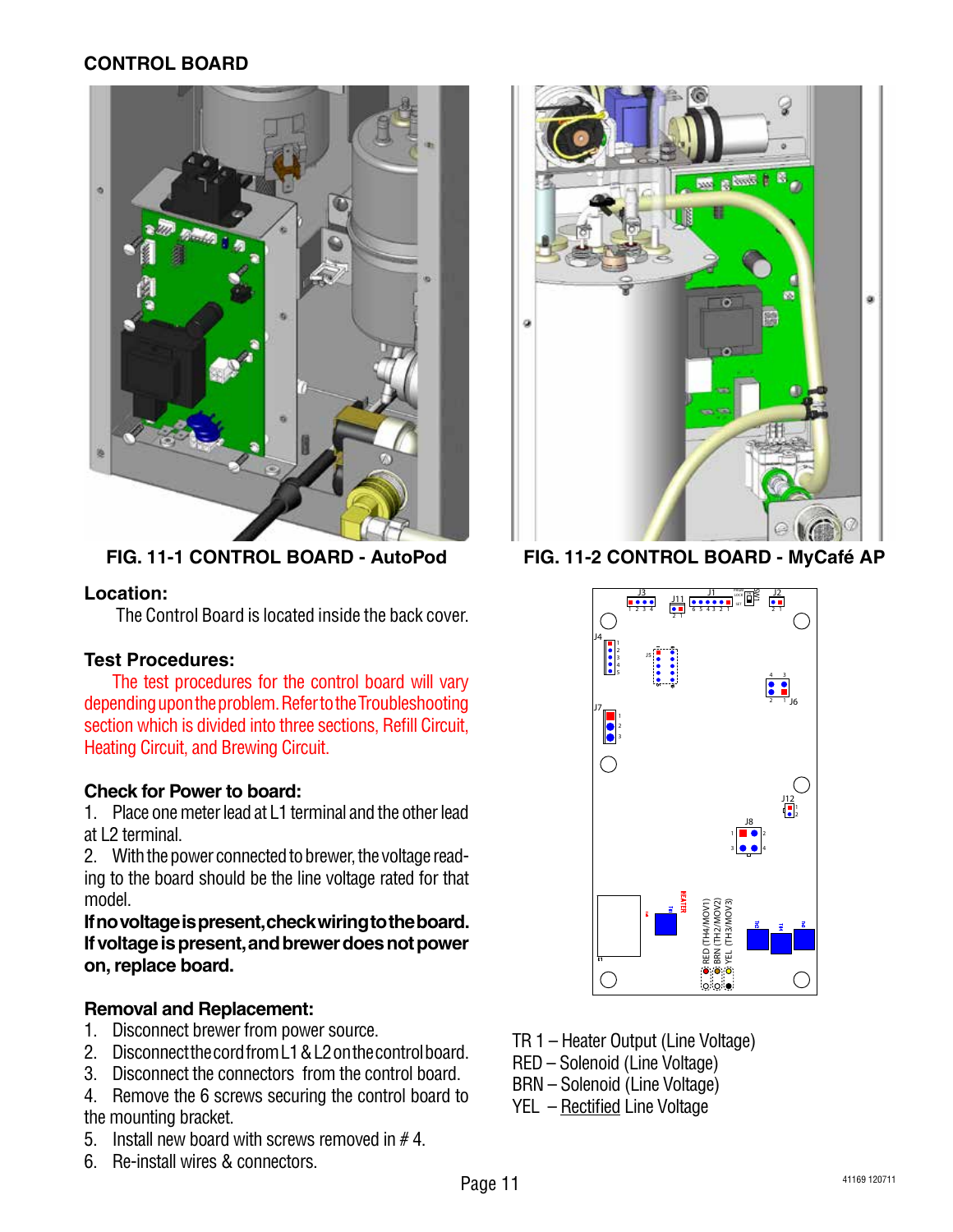#### **INLET VALVE**



**FIG. 12-1 INLET VALVE - AutoPod**



**FIG. 12-2 INLET VALVE - MyCafé AP**

#### **Location:**

The inlet valve is located inside the back cover.

#### **Test Procedures:**

1. Refer to the Programing Section for Service Tools/ Test Outputs/Inlet Valve.

2. Be sure container is placed on drip tray before activating valve.

3. Check the valve for coil action. Turn on the valve with the test mode. Listen carefully in the vicinity of the brew valve for a click as the coil pulls the plunger in.

*If no sound is heard as described, proceed to #4. If the sound is heard as described, there may be a blockage in the valve , hose, tank, or sprayhead.* 

# *Disconnect the brewer from the power source. Remove the valve and inspect for blockage, and de-lime all related areas.*

4. Connect the voltmeter leads to the coil terminals. Turn on the valve with the test mode.

Set the meter to AC volts. The indication should be line voltage when activated.

If voltage is present as described, but no coil action is observed, valve is defective. Disconnect leads and check coil for continuity.

Replace valve and test again to verify repair. If voltage is not present as described, refer to Wiring Diagrams and check the brewer wiring harness. Also check the control board for proper operation.

#### **Removal and Replacement:**

- 1. Disconnect the brewer from the power source.
- 2. Disconnect wires from the valve.
- 4. Pinch and Remove hose(s) from the valve.
- 5. Remove the two screws securing the valve.
- 6. Install new valve using the two screws.

7. Reconnect wires and hoses to the valve and secure in place with clamps.



**FIG. 12-3 INLET VALVE - AutoPod**



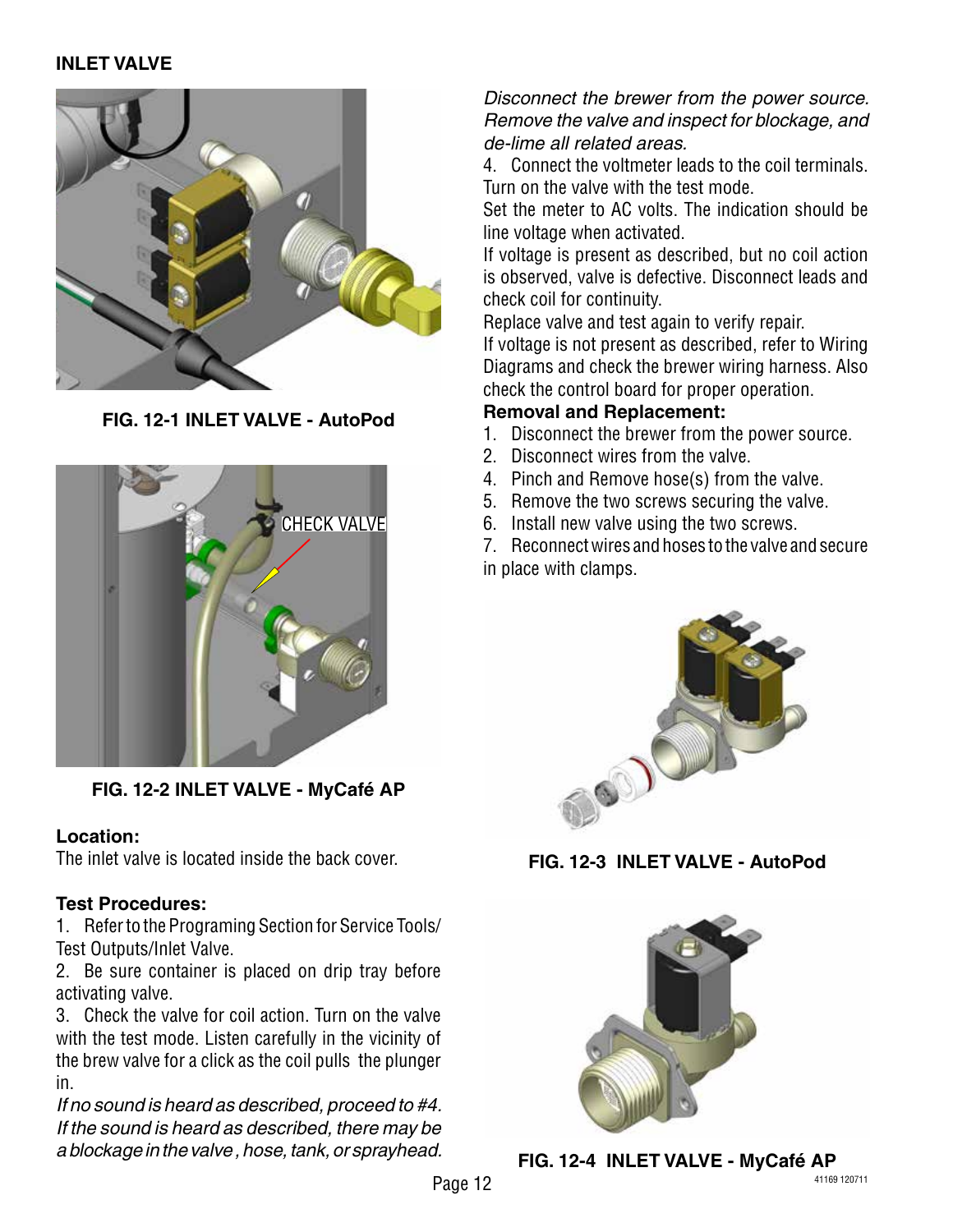# **TANKS**

# **Location:**

The tanks are located inside the back access panel. **NOTE:** AutoPod tanks are not serviceable.

# **TANK HEATERS**

# **Test Procedures:**

- 1. With a voltmeter, check voltage across the white wire (120V Models) or red wire (120/208-240V Models) from the terminal block and black wire from the control board. Connect brewer to the power source. The indication must be line voltage (during a heating cycle).
- 2. Disconnect the brewer from the power source.

If voltage is present as described, proceed to #3. If voltage is not present as described, refer to the Wiring Diagrams and check wiring harness. If harness checks ok, replace control board.

- 3. Disconnect the wires from the tank heater.
- 4. Check for continuity between terminals.
- **NOTE:** There should be no continuity between either terminal to sheath (ground).

If continuity is present as described, reconnect the wires, the tank heater is ok.

If continuity is not present as described, replace the tank.

# **Removal and Replacement: MyCafé AP**

- 1. Remove the top cover and back access panel.
- 2. Drain water from the tank.
- 3. Disconnect all the hoses from the tank.
- 4. Disconnect the wires from tank heater terminals.
- 5. Remove two screws securing tank lid to chassis.
- 6. Remove six screws securing tank lid to tank.
- 7. Remove two nuts securing heater to tank lid.
- 8. Installation is the reverse order.



**FIG. 13-1 LIMIT THERMOSTAT - MyCafé AP**

# **LIMIT THERMOSTAT**

#### **Location:**

The limit thermostat is located on the tank lid (MyCafé AP) or on the side of the tank (AutoPod).

# **Test Procedures:**

- 1. Disconnect the brewer from the power source.
- 2. Disconnect the wires from the limit thermostat.

3. With an ohmmeter, check for continuity across the limit thermostat terminals.

If continuity is present as described, the limit thermostat is operating properly.

If continuity is not present as described, replace the limit thermostat.

# **Removal and Replacement:**

1. Remove the wires from limit thermostat terminals.

2. Carefully slide the limit thermostat out from under the retaining clip and remove limit thermostat.

3. Carefully slide the new limit thermostat into the retaining clip. Ensure the metal face has good contact with tank.

1. Connect wires to limit thermostat terminals.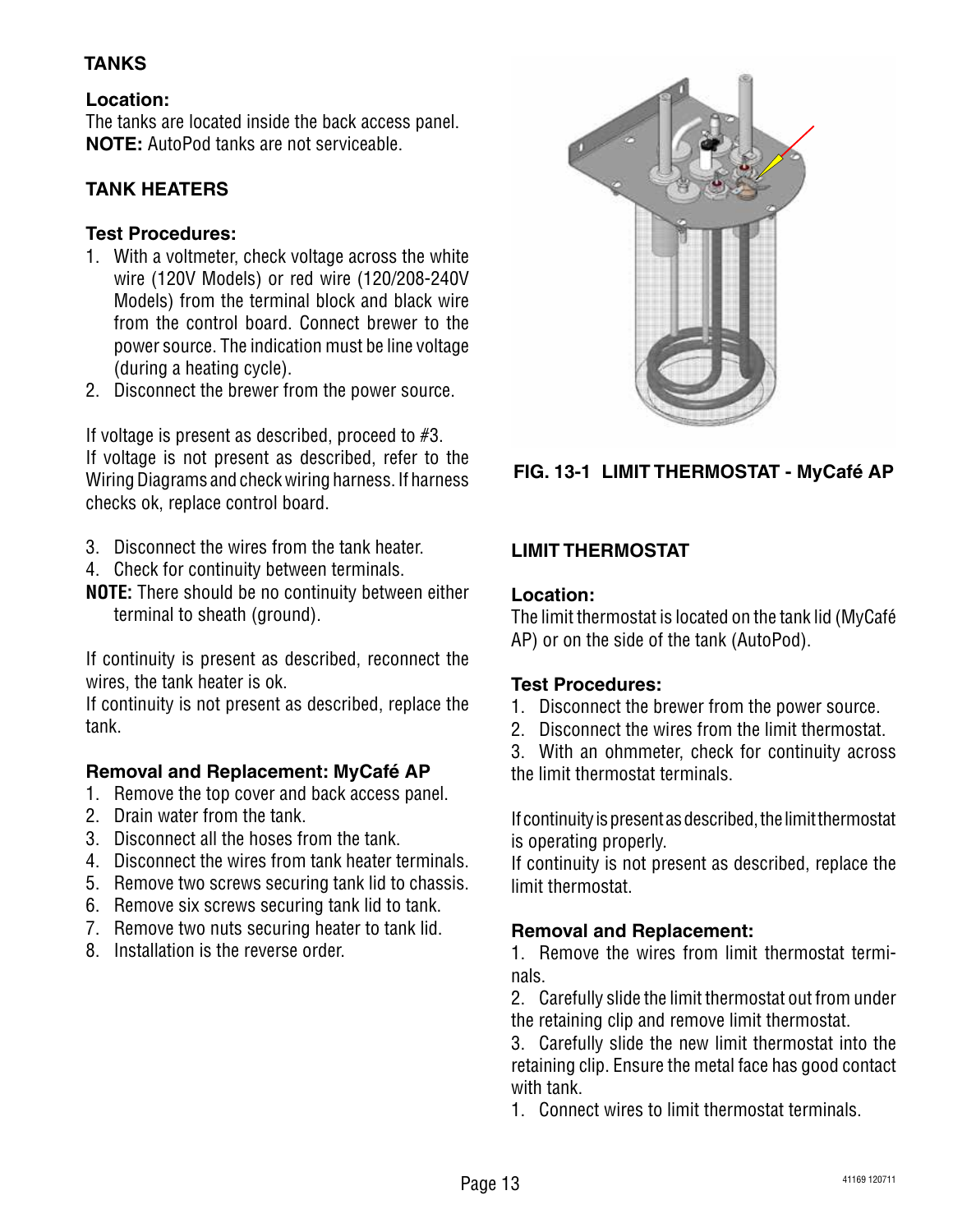# **TEMPERATURE PROBE**



**FIG. 14-1 TEMP PROBE - MyCafé AP**

#### **Location:**

The temperature probe is inserted through the tank lid assembly.

#### **Test Procedures:**

- 1. Disconnect the brewer from the power source.
- 2. With a DC voltmeter, check voltage across the two wires at J9 on control board (Black probe to black wire, red probe to white wire. refer to FIG 18-2). Connect the brewer to the power source. The indication should be *approximately* between 4vdc cool to 1vdc at ready temperature.
- 3. Disconnect the brewer from the power source.

If voltage is present as described, circuit is working correctly, check limit thermostat (and TCO on 230V models).

If voltage is not present as described, proceed to #4.

4. Disconnect temperature probe from control board. Check the resistance across the two terminals of the temperature probe. The indication should be approximately between 10.5KΩ cool to 870Ω at ready temperature.

If resistance is to specification, replace the control board.

If resistance is not to specification, replace the temperature probe.

- 1. Disconnect the brewer from the power source.
- 2. Disconnect the two pin connector from control board.
- 3. Pull temperature probe out of it's grommet.
- 4. Install in reverse order.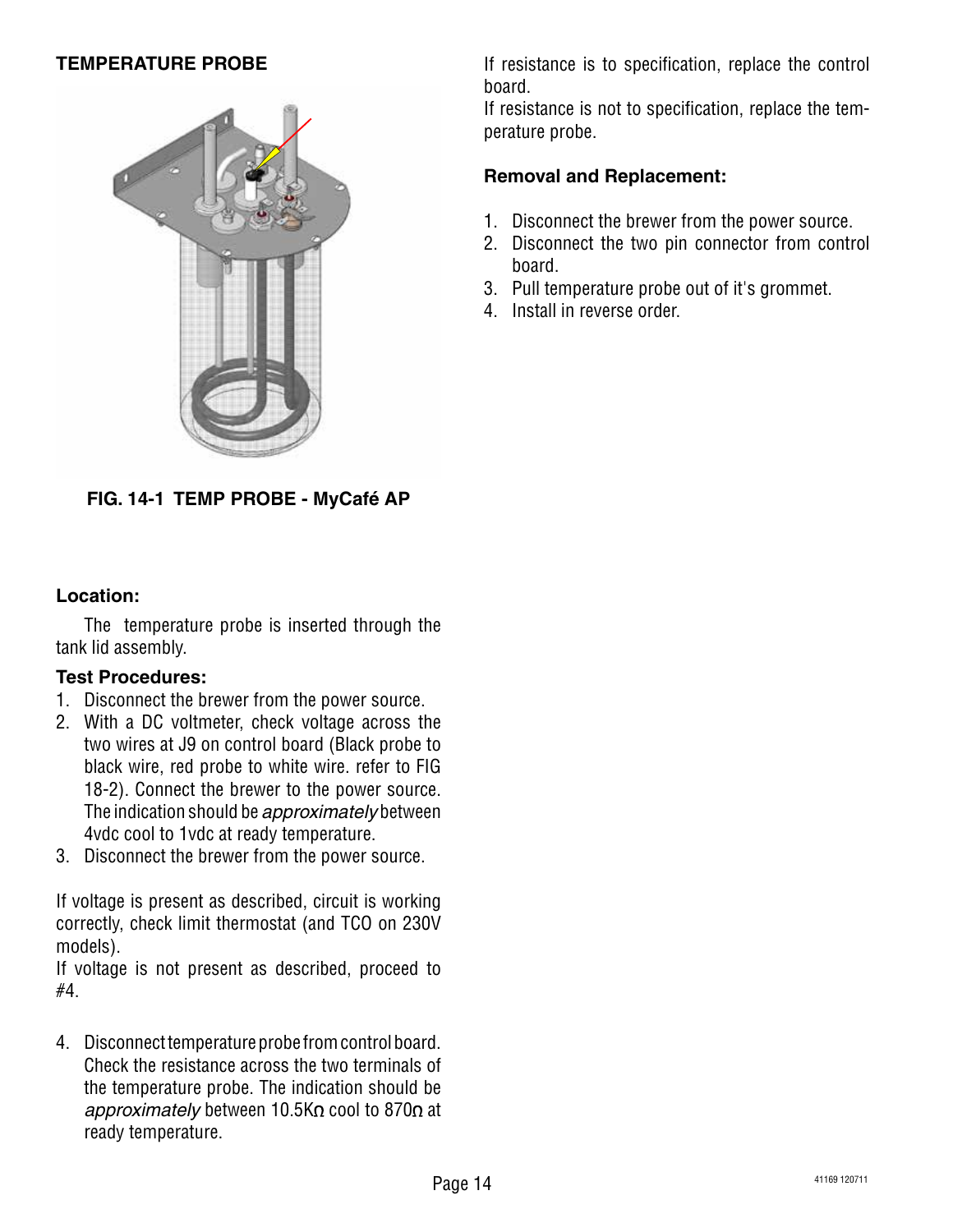

**FIG. 15-1 VENT VALVE - MyCafé AP**

# **Location:**

The vent valve is located inside the back access panel. **Function:**

The vent valve closes (activates) only during hot water dispense to pressurize tank.

# **Test Procedures:**

- 1. With a voltmeter, check voltage across the terminals of the vent valve. Activate valve in the "TEST OUTPUTS" program mode. The indication must be 12 vdc.
- 2. Coil resistance should be  $28.8\Omega \pm 10\%$ .

- 1. Disconnect the brewer from the power source.
- 2. Disconnect the connectors from solenoid.
- 3. Cut cable tie(s) securing solenoid.
- 4. Disconnect hose from solenoid.
- 5. Install in reverse order.



**FIG. 15-2 VENT VALVE - AutoPod**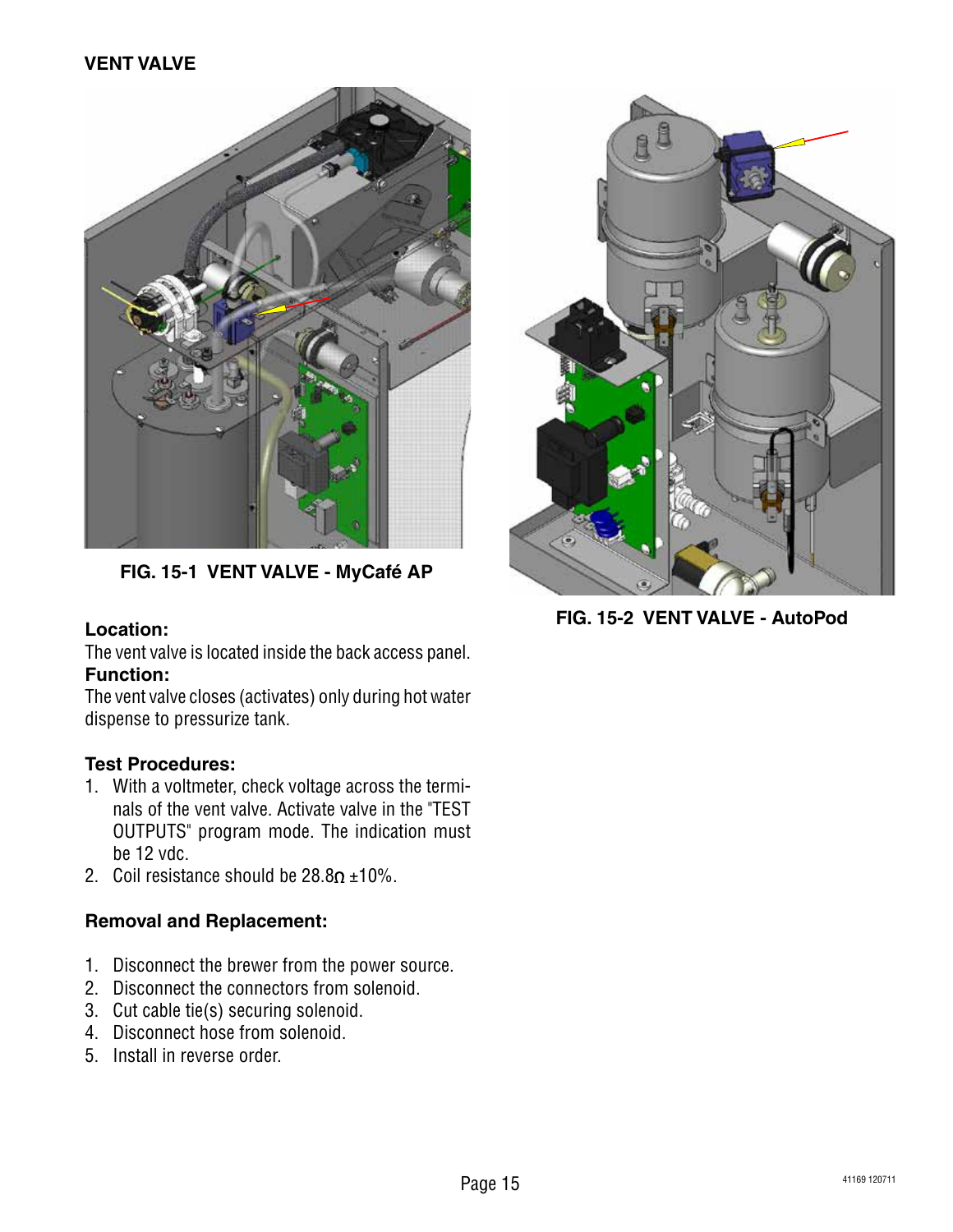

**FIG. 16-1 AIR PUMPS - MyCafé AP**

# **Location:**

The air pumps are located inside the back access panel.

# **Function:**

**A:** Blows moisture out of pod after brewing, before being ejected.

**B:** Pressurizes tank during hot water dispense in conjunction with air vent valve.

# **Test Procedures:**

- 1. Disconnect the brewer from the power source.
- 2. With a DC voltmeter, check voltage across the two wires at motor (Black probe to brown wire, red probe to orange wire. Connect the brewer to the power source. Activate motor(s) in the "TEST OUTPUTS" program mode. The indication must be 12 vdc.
- 3. Disconnect the brewer from the power source.

If voltage is present as described, circuit is working correctly,

If voltage is not present as described, proceed to #4.

4. Disconnect two pin connector from motor. Check the resistance across the two terminals of the motor. The indication should be *approximately*  $21.6 - 26.40$ 

If resistance is to specification, replace the control board.

If resistance is not to specification, replace the motor.

- 1. Disconnect the brewer from the power source.
- 2. Disconnect the two pin connector for motor.
- 3. Remove screw securing motor clamp.
- 4. Disconnect hose from motor.
- 5. Install in reverse order.



**FIG. 16-2 AIR PUMPS - AutoPod**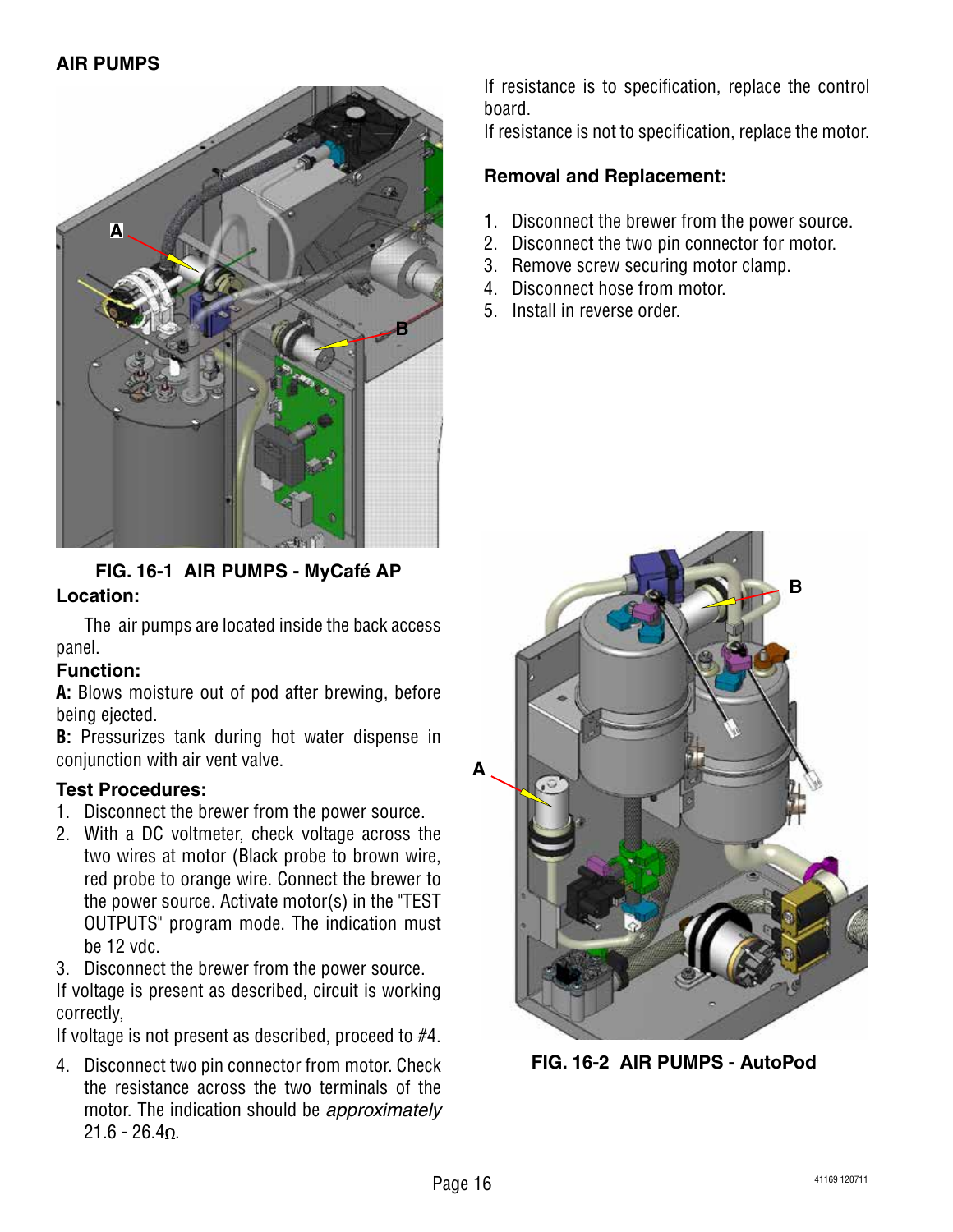

**FIG. 17-1 WATER PUMP - MyCafé AP**

# **Location:**

The vent valve is located inside the back access panel. **Function:**

The water pump (boost)on AutoPod pressurizes the brew tank during brew cycle. The water pump on My-Cafe AP pressurizes the sprayhead during brew cycle.

# **Test Procedures:**

1. With a voltmeter, check voltage across the terminals of the motor. Activate motor in the "TEST OUTPUTS" program mode. The indication must be 120 vdc on all models. **NOTE:** 230v models provide 120vdc to the motor. 230v models have capacitors installed on motor for CE compliance.

Continuity is not a viable test for this motor.

- 1. Disconnect the brewer from the power source.
- 2. Loosen clamp.
- 3. Disconnect harness to motor.
- 4. Remove clamps and hoses from motor.
- 5. Install in reverse order.



**FIG. 17-2 WATER PUMP - AutoPod**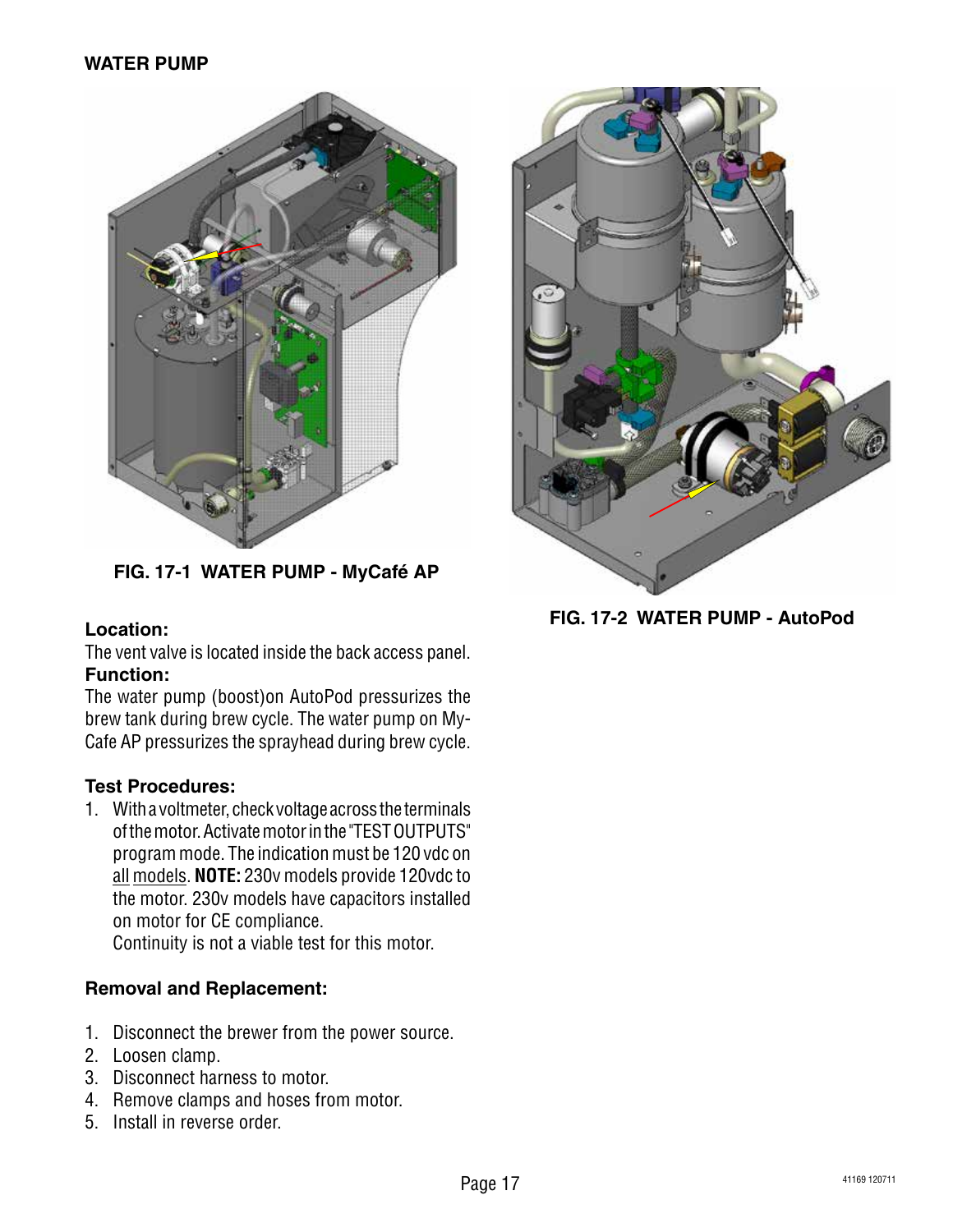

# **FIG. 18-1 FLOW METER - MyCafé AP**

#### **Location:**

**MyCafe-AP:** Below main CBA. **AutoPod:** Behind main CBA.

# **Function:**

**A:** Monitors incoming water flow rate (counts pulses).

# **Test Procedures:**

- 1. Place container under brew chamber.
- 2. In "SERVICE TOOLS" select "TEST OUTPUTS".
- 3. Scroll to "WaterInlet". Press "ON".

If you see the number in upper right corner of display counting, flow meter is working correctly.

If the number in upper right corner of display is not counting, go to  $# 4$ .

- 4. Disconnect the brewer from the power source.
- 5. With a DC voltmeter, check voltage across the two wires at J7 on main CBA (Black probe to black wire, red probe to red wire. Connect the brewer to the power source. The indication must be 12 vdc.
- 3. Disconnect the brewer from the power source.

If supply voltage is present as described, CBA is working correctly, replace flow meter.

If supply voltage is not present as described, replace CBA.



**FIG. 18-2 FLOW METER - AutoPod**

- 1. Disconnect the brewer from the power source.
- 2. Remove back panel.
- 3. AutoPod: Remove main CBA bracket assembly (2 screws from underneath brewer) Disconnect hoses and the 3 pin connector from flow meter.
- 4. Remove 3 screws securing flow meter from underneath brewer.
- 5. MyCafe-AP: Disconnect hoses and 3 pin connector from flow meter.
- 6. Install in reverse order.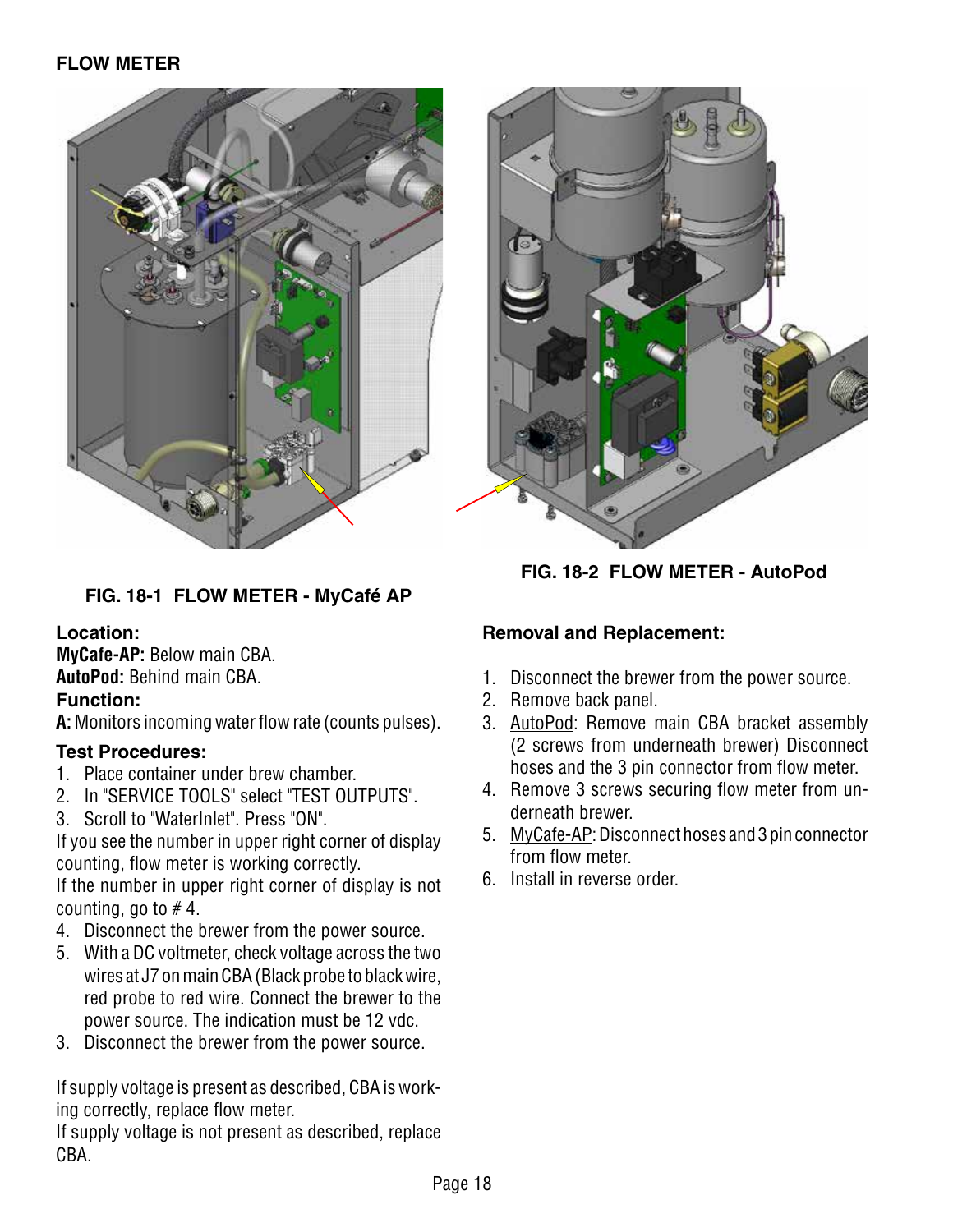

# **FIG. 18-1 INDEX MOTOR/SENSOR - MyCafé AP**

#### **Location:**

The index motor & sensor are located on the ejector assembly. FIG 18-1.

### **Function:**

**A:** Motor drives the pod holder from brew position to open position to dump position.

**B:** Photosensor detects position of pod holder by reading slots in motor disk.

#### **Test Procedures:**

1. Go to "TEST INDEX MOTOR" in the "TEST OUTPUTS" mode.

Press & hold "DUMP" (OPEN/CLOSE button) drives the pod holder back to the pod ejection position. Press & hold "LOAD" (HOT WATER button) drives the pod holder out to the door open position.

- • "**L**" indicates the assembly is in load postion FIG 19-1a/b.
- • "**B**" indicates the assembly is in home postion FIG 19-2a/b.
- • "**D**" indicates the assembly is in dump postion FIG 19-3a/b.
- $\bullet$   $\blacksquare$  indicates the photo sensor is not blocked by the disk.
- "**"** indicates the photo sensor is blocked by the disk.

1. With a voltmeter, check voltage across the terminals of the motor. Activate motor in the "TEST OUTPUTS" program mode. The indication must be 12 vdc on all models. Continuity is not a viable test for this motor.

#### **CONTINUED**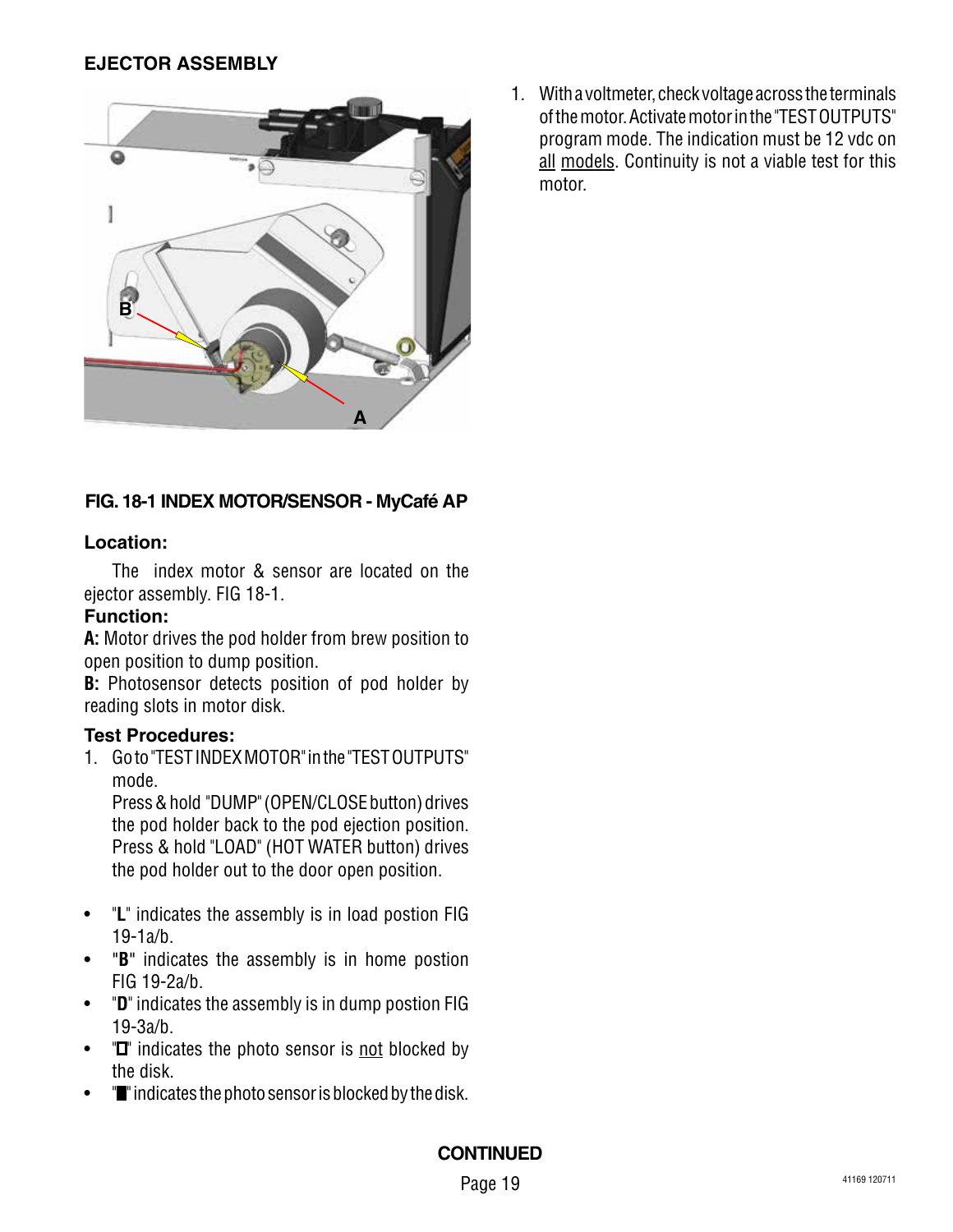

**FIG 19-1b LOAD POSITION FIG 19-1a UNBLOCKED**





**FIG 19-2b HOME POSITION**



**FIG 19-2a UNBLOCKED**



**19-3b DUMP POSITION**



**FIG 19-3aBLOCKED**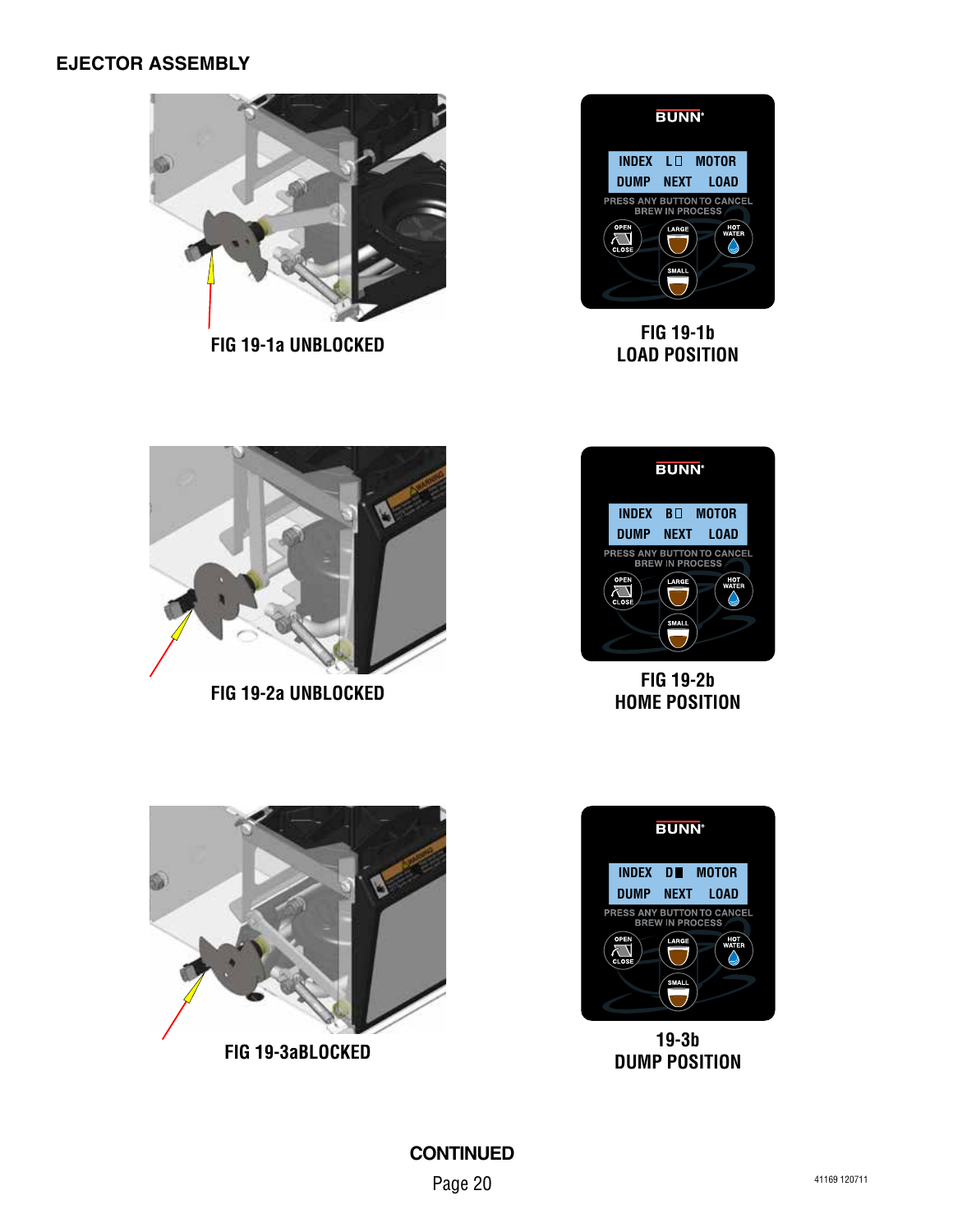# **INDEX MOTOR & SENSOR**

#### **Ejector Assembly: Removal and Replacement: AutoPod & MyCafé-AP**

- 1. Unplug brewer.
- 2. Remove drip tray and bin assemblies.
- 3. Remove top cover and rear panel.
- 4. Pull out on bottom of door bezel. Slide bezel up and off of door. FIG 20-1.
- 5. Remove 2 clamps and hoses from sprayhead assembly.
- 6. Remove vent valve hose from back of ejector.
- 7. Disconnect harnesses from index motor, sensor and display board.
- 8. Remove 5 screws from housing. FIG 20-2.
- 9. Spread back of housing to clear bracket assembly and slide housing towards front to separate from chassis. FIG 20-3.
- 10. Remove 3 screws from rear mounting bracket. FIG 20-4.
- 11. Seperate ejector from chassis. FIG 5.



**FIG 20-1 Remove bezel**



**FIG 20-2 Remove 5 screws**



**FIG 20-3 Spread back of housing.**



**FIG 20-4 Remove 3 screws**



**FIG 20-5 Separate ejector from chassis**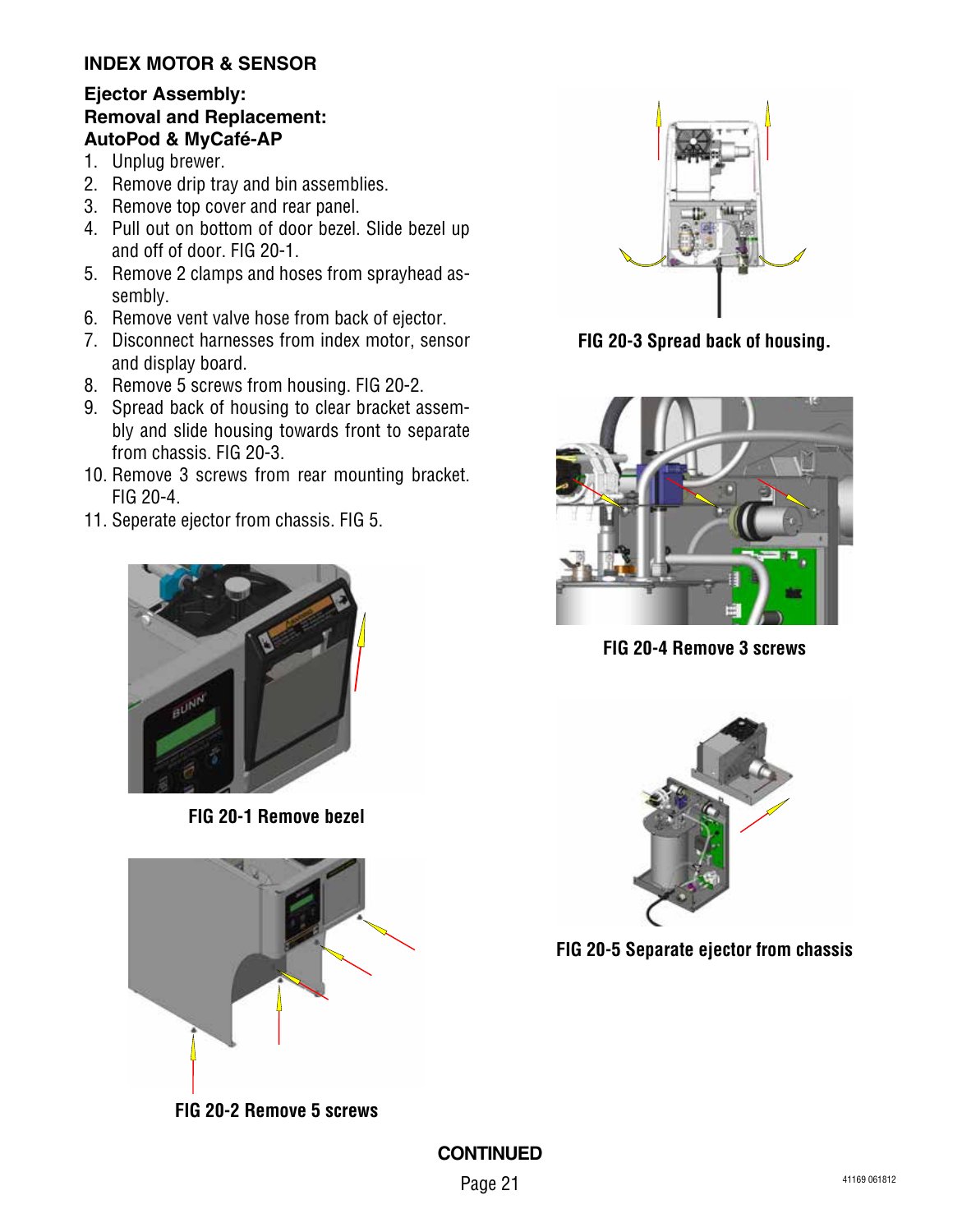#### **Index Motor Assembly: Removal and Replacement: MyCafé-AP ONLY**

- 1. Press "OPEN/CLOSE" button to open pod door. If you can not operate motor assembly, then manually move pod holder assembly out to the load position.
- 2. Unplug brewer.
- 3. Remove top cover.
- 4. Loosen top Allen screw (farthest from motor). FIG 21-1.
- 5. Remove plastic plug from ejector floor. Insert Allen wrench through hole and loosen bottom Allen screw (farthest from motor). FIG 21-2.
- 6. Remove 2 nuts from motor mounting bracket. FIG 21.3.
- 7. Remove motor assembly.



**FIG 21-1 Loosen top Allen screw.**



**FIG 21-2 Loosen bottom Allen screw.**



**FIG 21-3 Remove mounting nuts.**



**FIG 21-4 Motor removed.**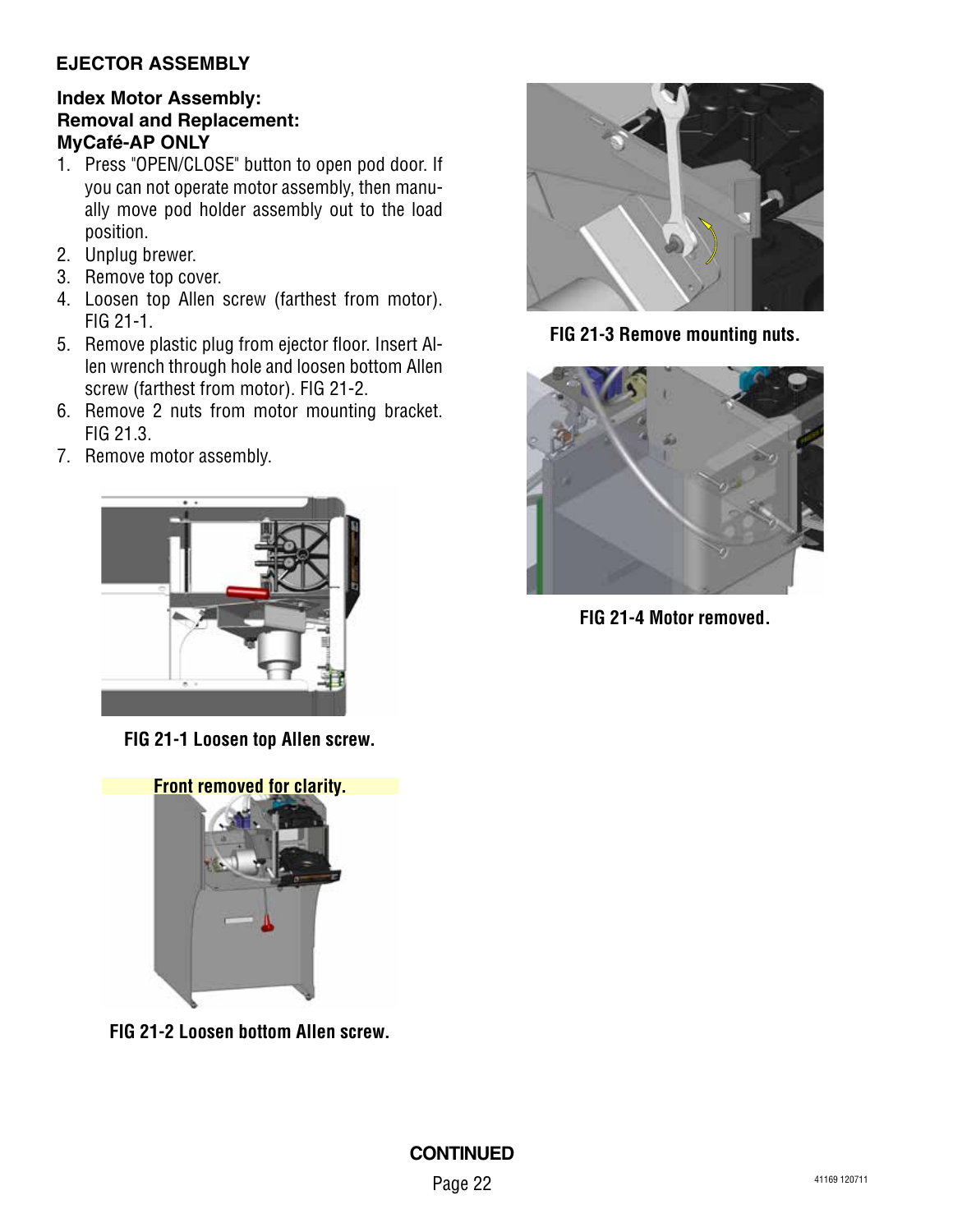#### **Installation:**

- 1. Connect motor and sensor harness to the new motor assembly.
- 2. Connect brewer to power source. Press "OPEN/ CLOSE" button to open pod door. (or use the "TEST OUTPUTS" to move it to "LOAD POSITION").
- 3. Unplug brewer.
- 4. Verify motor assembly is in the OPEN/LOAD position. FIG 22-1.
- 5. Install motor assembly and snug mounting nuts.
- 6. Verify door assembly is open. Tighten allen screws. **NOTE: DO NOT TIGHTEN ALLEN SCREWS UNTIL MOTOR BRACKET IS SECURE AGAINST EJEC-TOR WALL.**
- 7. Install "puck" into pod holder. FIG 22-2.
- 8. Remove thumbscrew and sprayhead. If necessary, use alignment tool to push sprayhead out. **NOTE: It will be easier to get your hand inside if you use the "TEST INDEX MOTOR" to move pod holder all the way to the back position.**
- 9. Power up brewer and Press "OPEN/CLOSE" button to close pod door.
- 10. Slightly loosen 2 nuts securing motor mounting bracket to ejector wall. FIG 22-3.
- 11. Insert alignment tool. FIG 22-4. Rotate motor assembly (FIG 22-5) with adjustable wrench until alignment tool slips into puck. Tighten nuts. **NOTE: Alignment tool should drop into alignment puck with little to no force. If force is required, repeat step 11.**
- 12. Remove tools. Cycle door open/closed a few times and test for proper operation. If any error codes are displayed, repeat the alignment procedure.
- 13. Install sprayhead and thumbscrew.

**AWARNING:** IMPROPER ALIGNMENT COULD CAUSE LEAKAGE OF HOT WATER AT THE SPRAYHEAD SEAL.





**FIG 22-2 Install "puck".**



**FIG 22-3** *Slightly* **loosen both nuts.**



**FIG 22-4 Insert alignment tool.**



**FIG 22-1 Motor in open position.**

**FIG 22-5 Rotate motor assembly.**

Page 23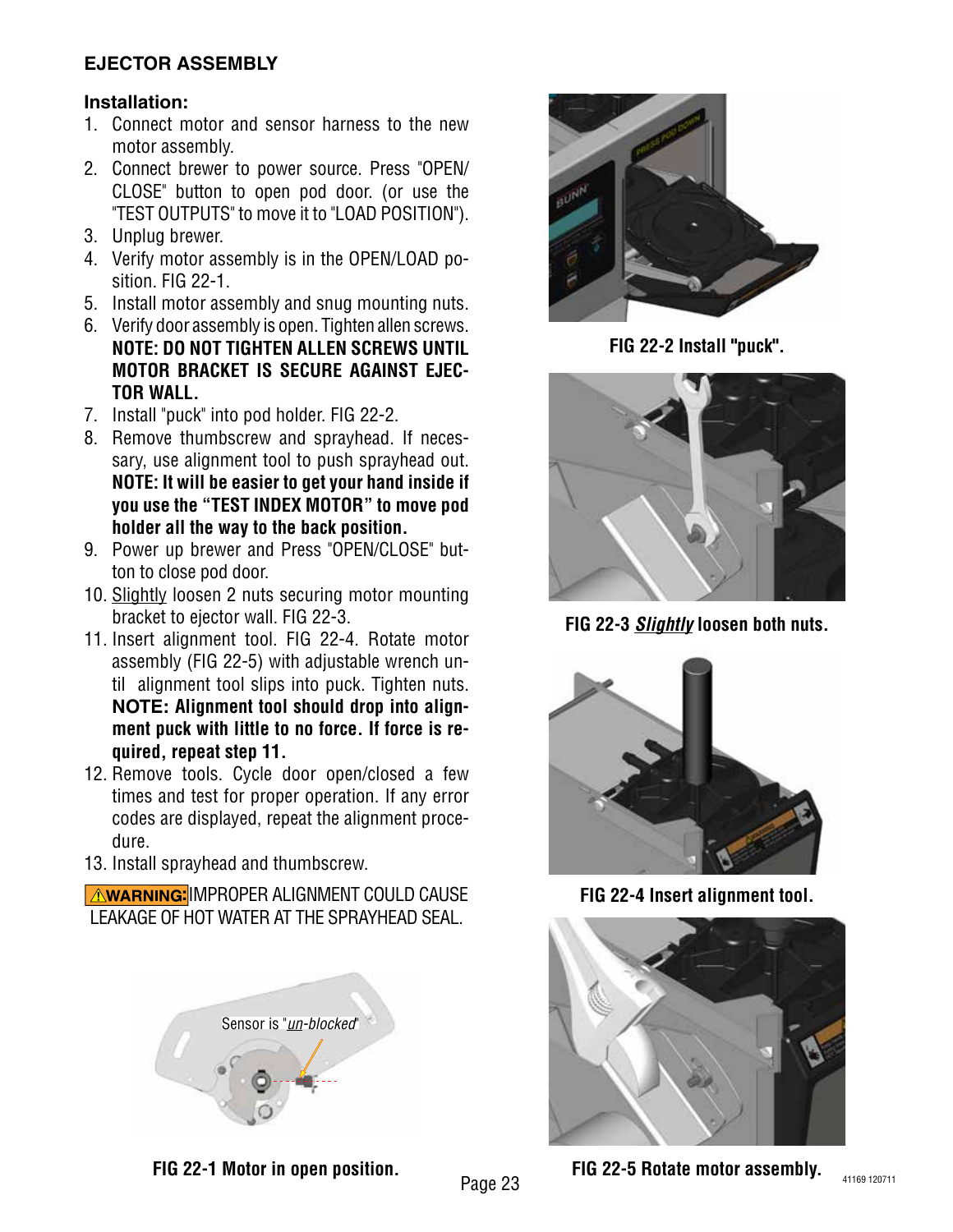# **Check valve replacement: All models**

- 1. Connect brewer to power source. Use the "TEST OUTPUTS/TEST INDEX MOTOR" to move it to "DUMP POSITION".
- 2. Unplug brewer.
- 3. Remove sprayhead/seal assembly:

**AutoPod:** Unscrew sprayhead/seal assembly.

**My Café AP:** Remove top cover. Remove thumbscrew. FIG 24-1. Open door and remove sprayhead/ seal assembly (You may need to push sprayhead/ seal assembly down with a screwdriver). FIG 24-2.

4. Remove check valve with a spring hook or dental pick. FIG 24-3.

# **DO NOT LOSE WASHER!**



**FIG 24-1 Remove thumbscrew**



**Shown outside brewer for clarity**

- 5. If check valve pulls apart, remove remaining piece with a spring hook or dental pick.
- 6. Install new check valve with O-ring end in first. **WARNING: NEVER RE-USE CHECK VALVE AF-TER IT HAS BEEN PULLED OUT.**
- 7. Remove seal from sprayhead.
- 8. Check and clean the sprayhead. The sprayhead holes must always remain open. Clean all the holes in the plastic sprayhead to remove any mineral deposits. Wash and rinse in sink.
- 9. When reassembling sprayhead, be sure to have seal installed with *ridge* facing up. Fig 24-4.
- 10. Install sprayhead/seal assembly (and thumbscrew and washer if equipped). Install top cover and screws.
- 11. Power up brewer and Press "OPEN/CLOSE" button to reset pod holder to home position.









**FIG 24-2 Remove sprayhead/seal assembly**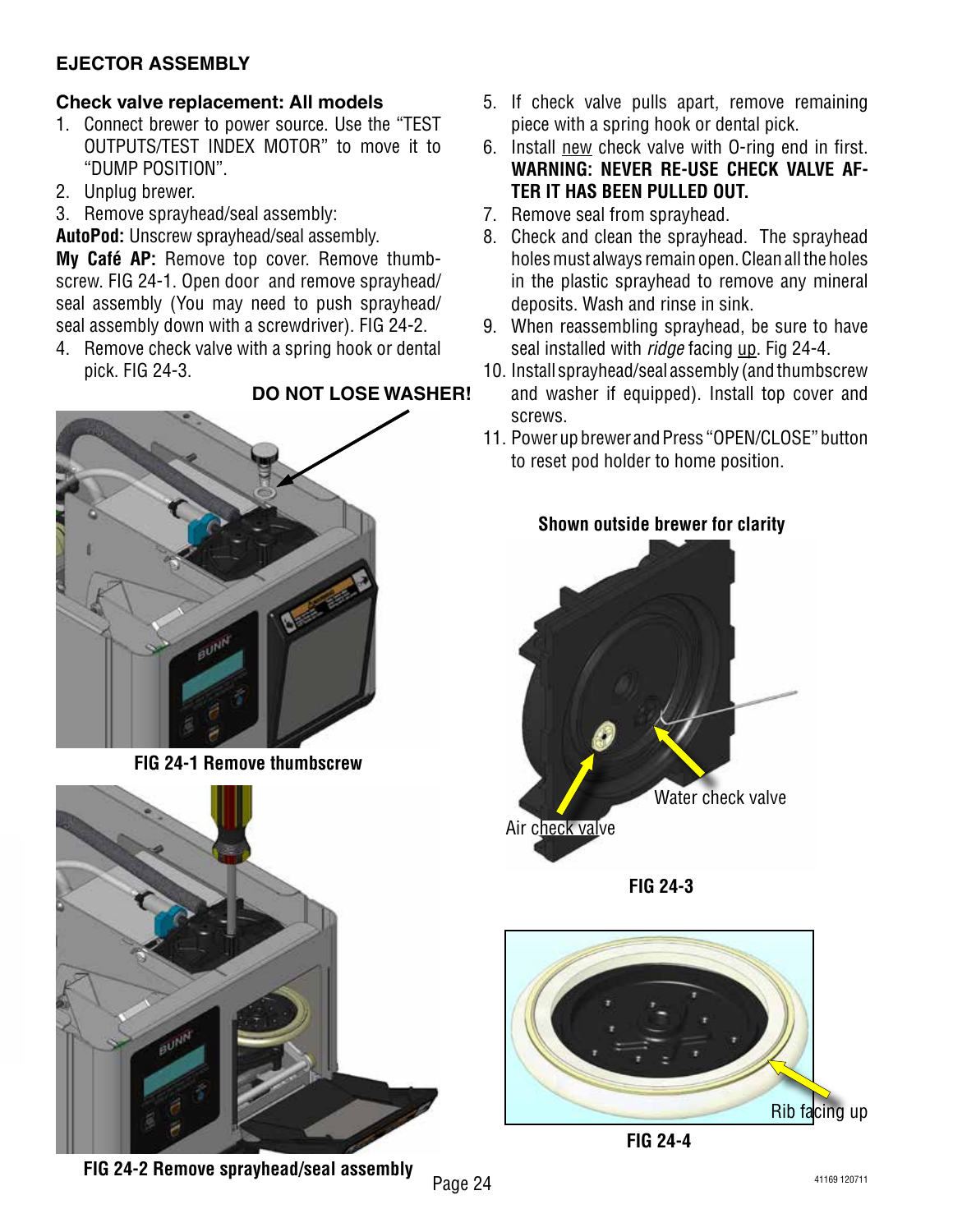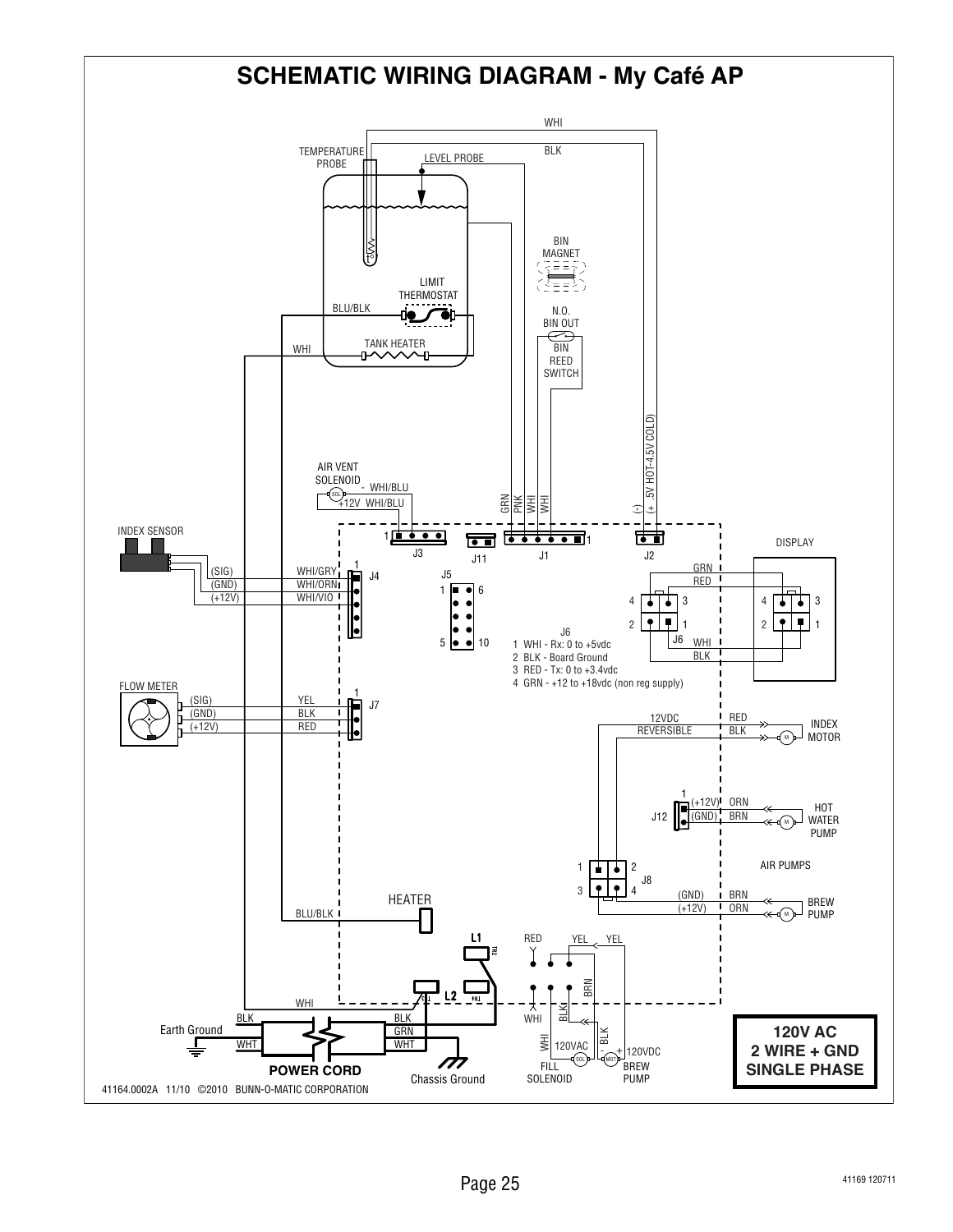